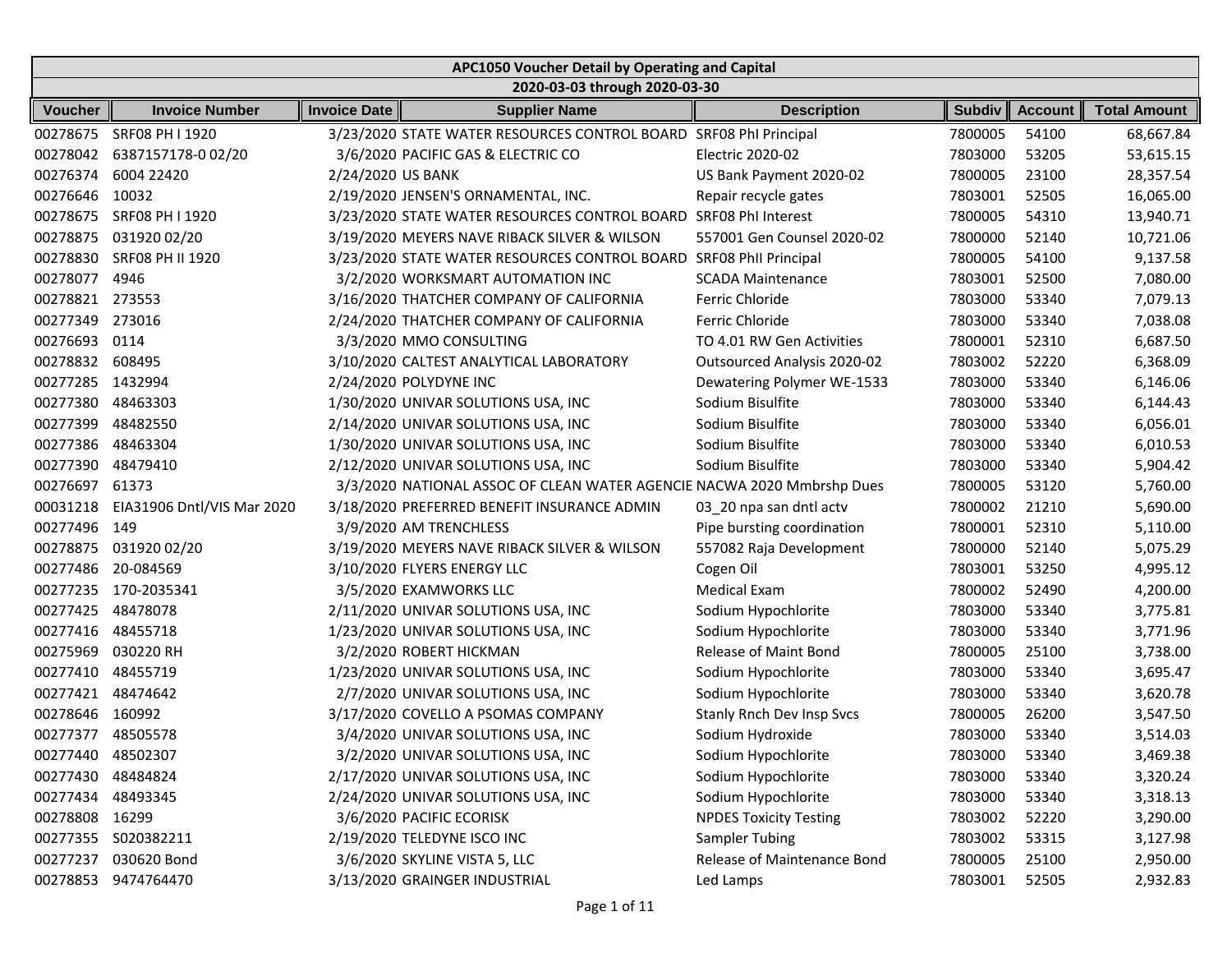|                   | APC1050 Voucher Detail by Operating and Capital |                     |                                                                          |                                  |               |                |                     |  |  |  |  |
|-------------------|-------------------------------------------------|---------------------|--------------------------------------------------------------------------|----------------------------------|---------------|----------------|---------------------|--|--|--|--|
|                   |                                                 |                     | 2020-03-03 through 2020-03-30                                            |                                  |               |                |                     |  |  |  |  |
| <b>Voucher</b>    | <b>Invoice Number</b>                           | <b>Invoice Date</b> | <b>Supplier Name</b>                                                     | <b>Description</b>               | <b>Subdiv</b> | <b>Account</b> | <b>Total Amount</b> |  |  |  |  |
| 00276531 607500   |                                                 |                     | 2/13/2020 CALTEST ANALYTICAL LABORATORY                                  | Outsourced Analysis 2020-01      | 7803002       | 52220          | 2,918.40            |  |  |  |  |
| 00278072          | 20-300                                          |                     | 2/29/2020 NAPA VALLEY SUPPORT SERVICES                                   | Janitorial Services 2020-02      | 7803001       | 52345          | 2,838.67            |  |  |  |  |
| 00276401          | 022420 01/20                                    |                     | 2/24/2020 MEYERS NAVE RIBACK SILVER & WILSON                             | 557001 Gen Counsel 2020-01       | 7800000       | 52140          | 2,628.89            |  |  |  |  |
| 00277265          | 13-0029199 02/20                                |                     | 2/28/2020 NAPA COUNTY RECYCLING & WASTE SVCS, LLI Commercial Bin 2020-02 |                                  | 7803000       | 52325          | 2,449.68            |  |  |  |  |
| 00278042          | 6387157178-002/20                               |                     | 3/6/2020 PACIFIC GAS & ELECTRIC CO                                       | Gas 2020-02                      | 7803000       | 53200          | 2,398.37            |  |  |  |  |
| 00278179          | 035933742                                       |                     | 3/10/2020 PACE SUPPLY CORP                                               | <b>Grit Pumps Check Valves</b>   | 7803001       | 53350          | 2,346.15            |  |  |  |  |
|                   | 00277266 13-0033995 8 02/20                     |                     | 2/28/2020 NAPA COUNTY RECYCLING & WASTE SVCS, LLI Debris Box 2020-02     |                                  | 7803000       | 52325          | 2,329.43            |  |  |  |  |
| 00277340          | 5198166                                         |                     | 3/4/2020 SERVPRO OF NAPA COUNTY                                          | Sewer Overflow Cleanup           | 7800005       | 52710          | 2,235.04            |  |  |  |  |
| 00276829          | 9449155291                                      |                     | 2/19/2020 GRAINGER INDUSTRIAL                                            | Air Pump                         | 7803001       | 53350          | 2,179.38            |  |  |  |  |
| 00031220          | 7307 NapaSan Life/LTF 04/20                     |                     | 3/18/2020 BENEFIT COORDINATORS CORPORATION (BCC 04_20 npa san ltd ins    |                                  | 7800002       | 21230          | 2,134.55            |  |  |  |  |
| 00278072          | 20-300                                          |                     | 2/29/2020 NAPA VALLEY SUPPORT SERVICES                                   | Janitorial Services 2020-02      | 7800002       | 52345          | 1,873.52            |  |  |  |  |
| 00278830          | SRF08 PH II 1920                                |                     | 3/23/2020 STATE WATER RESOURCES CONTROL BOARD SRF08 Phil Interest        |                                  | 7800002       | 52310          | 1,834.62            |  |  |  |  |
| 00276032          | 649106                                          |                     | 2/7/2020 NAPA VALLEY PETROLEUM INC                                       | Oil                              | 7803001       | 53250          | 1,781.70            |  |  |  |  |
| 00277241 191452   |                                                 |                     | 2/27/2020 BELL PRODUCTS , INC                                            | HVAC Maintenance 2020-02         | 7803001       | 52505          | 1,776.00            |  |  |  |  |
| 00276423          | NP-02-20                                        |                     | 2/24/2020 CA ENERGY STORAGE HOLDINGS, LLC                                | <b>Battery Storage</b>           | 7803000       | 53205          | 1,691.66            |  |  |  |  |
| 00278834          | NP-02-20A                                       |                     | 2/24/2020 CA ENERGY STORAGE HOLDINGS, LLC                                | <b>Battery Storage</b>           | 7803000       | 53205          | 1,680.15            |  |  |  |  |
| 00031220          | 7307 NapaSan Life/LTF 04/20                     |                     | 3/18/2020 BENEFIT COORDINATORS CORPORATION (BCC 04_20 npa san life ins   |                                  | 7800002       | 21215          | 1,520.05            |  |  |  |  |
| 00277258          | 22916                                           | 3/1/2020 IEDA INC   |                                                                          | Labor Relations 2020-03          | 7800000       | 52310          | 1,478.00            |  |  |  |  |
| 00276842          | 4103                                            |                     | 3/2/2020 KEN GRADY CO INC                                                | <b>Gas Sensor</b>                | 7803001       | 53350          | 1,426.08            |  |  |  |  |
| 00276058          | 2298412                                         |                     | 2/29/2020 INDUSTRIAL SCIENTIFIC CORPORATION                              | INET Gas Detector 2020-02        | 7800003       | 52600          | 1,402.09            |  |  |  |  |
| 00278193          | 0045149                                         |                     | 2/25/2020 WECO INDUSTRIES                                                | Camera Repair                    | 7805000       | 52500          | 1,355.56            |  |  |  |  |
| 00278801 133358   |                                                 |                     | 3/11/2020 NAPA FORD LINCOLN MERCURY                                      | Battery, Alternator              | 7806000       | 52520          | 1,313.33            |  |  |  |  |
| 00277479          | 158995                                          |                     | 3/3/2020 CALIFORNIA NORTHERN RAILROAD                                    | <b>Railroad Private Crossing</b> | 7803000       | 52605          | 1,277.46            |  |  |  |  |
| 00276401          | 022420 01/20                                    |                     | 2/24/2020 MEYERS NAVE RIBACK SILVER & WILSON                             | 557083 Hartle Court Prop         | 7800000       | 52140          | 1,213.60            |  |  |  |  |
| 00276401          | 022420 01/20                                    |                     | 2/24/2020 MEYERS NAVE RIBACK SILVER & WILSON                             | 557052 Labor & Emp               | 7800000       | 52140          | 1,163.40            |  |  |  |  |
| 00277277          | 651565                                          |                     | 2/29/2020 NAPA VALLEY PETROLEUM INC                                      | Diesel 347.4                     | 7805000       | 53250          | 1,117.20            |  |  |  |  |
| 00276838          | 9449867705                                      |                     | 2/20/2020 GRAINGER INDUSTRIAL                                            | Nema Fusible Str                 | 7803001       | 53350          | 1,116.04            |  |  |  |  |
| 00276933          | 099684788                                       |                     | 3/1/2020 XEROX CORPORATION                                               | Xerox WC7970 Base/Mtr 02/20      | 7800002       | 52600          | 1,095.81            |  |  |  |  |
| 00276660          | 179328356-001                                   |                     | 2/26/2020 UNITED RENTALS (NORTH AMERICA), INC.                           | <b>Backhoe Breaker</b>           | 7805000       | 52600          | 1,070.48            |  |  |  |  |
| 00278003 10879    |                                                 |                     | 3/1/2020 AMERICAN CONSERVATION & BILLING SOLUT Aquahawk 2020-04          |                                  | 7806000       | 52515          | 1,000.00            |  |  |  |  |
| 00277499 1U228345 |                                                 | 2/28/2020 HORIZON   |                                                                          | Turf Mark Blue - Herbicide       | 7803001       | 53340          | 983.59              |  |  |  |  |
|                   | 00276826 9448021825                             |                     | 2/18/2020 GRAINGER INDUSTRIAL                                            | Hyd Motor                        | 7806000       | 53400          | 977.12              |  |  |  |  |
|                   | 00276027 972213509                              | 2/11/2020 AT&T      |                                                                          | ATT ABN Express 2020-02          | 7800002       | 52800          | 969.96              |  |  |  |  |
| 00276505 2954-8   |                                                 |                     | 2/21/2020 SHERWIN WILLIAMS CO.                                           | <b>Impact Skid</b>               | 7806000       | 53400          | 968.67              |  |  |  |  |
| 00278072 20-300   |                                                 |                     | 2/29/2020 NAPA VALLEY SUPPORT SERVICES                                   | Janitorial Services 2020-02      | 7805000       | 52345          | 965.14              |  |  |  |  |
|                   | 00031218 EIA31906 Dntl/VIS Mar 2020             |                     | 3/18/2020 PREFERRED BENEFIT INSURANCE ADMIN                              | 03_20 npa san vis actv           | 7800002       | 21220          | 956.20              |  |  |  |  |
| 00276820 51213    |                                                 |                     | 2/26/2020 FASTENAL COMPANY                                               | <b>Inventory Back Shop</b>       | 7803001       | 53350          | 905.46              |  |  |  |  |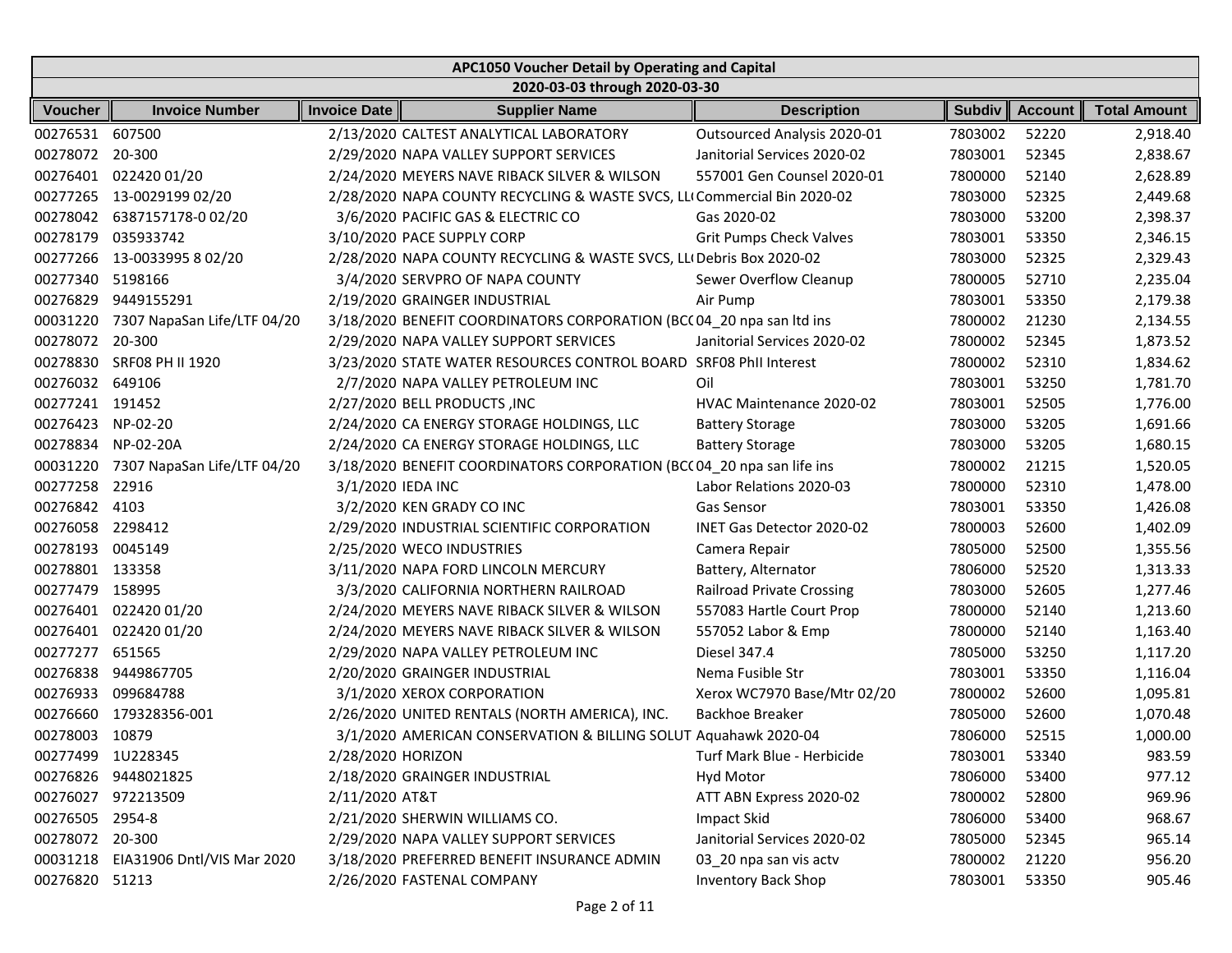|                   | APC1050 Voucher Detail by Operating and Capital |                     |                                                                          |                                 |         |         |                     |  |  |  |
|-------------------|-------------------------------------------------|---------------------|--------------------------------------------------------------------------|---------------------------------|---------|---------|---------------------|--|--|--|
|                   |                                                 |                     | 2020-03-03 through 2020-03-30                                            |                                 |         |         |                     |  |  |  |
| Voucher           | <b>Invoice Number</b>                           | <b>Invoice Date</b> | <b>Supplier Name</b>                                                     | <b>Description</b>              | Subdiv  | Account | <b>Total Amount</b> |  |  |  |
| 00278780 131      |                                                 |                     | 2/28/2020 HOTSY PACIFIC                                                  | Breakthrough 55 Gal             | 7805000 | 53340   | 885.81              |  |  |  |
| 00277261          | $02 - 20$                                       |                     | 2/20/2020 LIVE OAK LANDSCAPE                                             | Landscape Maintenance 2020-02   | 7803001 | 52340   | 850.00              |  |  |  |
| 00276293          | 4025397440                                      |                     | 7/8/2019 CINTAS CORPORATION #626                                         | Uniform Inventory Charge        | 7805000 | 53300   | 750.01              |  |  |  |
| 00277488          | 9462243933                                      |                     | 3/3/2020 GRAINGER INDUSTRIAL                                             | <b>Manual Chain Hoist</b>       | 7803001 | 53350   | 741.80              |  |  |  |
| 00031216          | Npa San Un dues pd 03/06/20                     |                     | 3/3/2020 TEAMSTERS LOCAL 315                                             | Y05 Npa San Un dues             | 7800002 | 21415   | 740.00              |  |  |  |
| 00031244          | Npa San Un dues pd 03/20/20                     |                     | 3/19/2020 TEAMSTERS LOCAL 315                                            | Y06 Npa San Un dues             | 7800002 | 21415   | 740.00              |  |  |  |
| 00277249          | 2003-15115                                      |                     | 2/16/2020 CLAREMONT BEHAVIORAL SERVICES                                  | Employee Asst Prog 2020-03      | 7800002 | 51400   | 739.50              |  |  |  |
| 00278116          | 2004-15115                                      |                     | 3/16/2020 CLAREMONT BEHAVIORAL SERVICES                                  | Employee Asst Prog 2020-04      | 7800002 | 51400   | 725.00              |  |  |  |
| 00278888          | 770083                                          |                     | 3/18/2020 SYAR INDUSTRIES INC                                            | Recycled Aggregate Base         | 7803001 | 53360   | 690.86              |  |  |  |
| 00276401          | 022420 01/20                                    |                     | 2/24/2020 MEYERS NAVE RIBACK SILVER & WILSON                             | 557048 HCV Napa Associates      | 7800000 | 52140   | 664.80              |  |  |  |
| 00278846          | 9471890161                                      |                     | 3/11/2020 GRAINGER INDUSTRIAL                                            | Oil Cooler                      | 7806000 | 52500   | 638.07              |  |  |  |
| 00278729          | 14178                                           |                     | 2/3/2020 BANSHEE NETWORKS, INC.                                          | Software Support                | 7803001 | 52515   | 630.00              |  |  |  |
|                   | 00277263 13-0044568 0 02/20                     |                     | 2/28/2020 NAPA COUNTY RECYCLING & WASTE SVCS, LLI Commercial Bin 2020-02 |                                 | 7805000 | 52325   | 612.42              |  |  |  |
| 00276863          | 207-0378-A 2/20                                 |                     | 2/13/2020 CITY OF NAPA                                                   | Fire Service Chrg 12-2/20       | 7803000 | 53220   | 594.26              |  |  |  |
| 00278148          | 200301888101                                    |                     | 3/15/2020 DIRECT LINE TELE RESPONSE                                      | Emergency Answrng Svc 2020-03   | 7805000 | 52800   | 588.00              |  |  |  |
| 00276941          | 099684789                                       |                     | 3/1/2020 XEROX CORPORATION                                               | Xerox W7845PT Base Chg 03/20    | 7804000 | 52600   | 549.53              |  |  |  |
| 00278035          | 031620 SK                                       |                     | 3/16/2020 SIMON KOBAYASHI                                                | CWEA 2020 Conf Reg              | 7804000 | 52900   | 547.50              |  |  |  |
| 00277343          | 767226                                          |                     | 2/25/2020 SYAR INDUSTRIES INC                                            | <b>Street Asphalt</b>           | 7805000 | 53360   | 534.98              |  |  |  |
| 00276942          | 099684792                                       |                     | 3/1/2020 XEROX CORPORATION                                               | Xerox W7845PT Base Chg 02/20    | 7803000 | 52600   | 531.40              |  |  |  |
| 00276901          | 8089103920                                      |                     | 2/7/2020 VWR SCIENTIFIC PRODUCTS                                         | Micro                           | 7803002 | 53315   | 521.98              |  |  |  |
| 00276798 159597-1 |                                                 |                     | 3/2/2020 CISCO AIR SYSTEMS, INC.                                         | DAF Air Compressor's Parts      | 7803001 | 53350   | 506.58              |  |  |  |
| 00277239 14201    |                                                 |                     | 3/2/2020 BANSHEE NETWORKS, INC.                                          | SCADA Hardware Maint 2020-03    | 7803001 | 52490   | 500.00              |  |  |  |
| 00278704 14116    |                                                 |                     | 1/2/2020 BANSHEE NETWORKS, INC.                                          | SCADA Hardware Maint 2020-01    | 7803001 | 52490   | 500.00              |  |  |  |
| 00278712 14157    |                                                 |                     | 2/3/2020 BANSHEE NETWORKS, INC.                                          | SCADA Hardware Maint 2020-02    | 7803001 | 52490   | 500.00              |  |  |  |
| 00277259          | 959492486                                       | 3/1/2020 KONE, INC  |                                                                          | Elevator Maint 2020-03          | 7803001 | 52500   | 495.00              |  |  |  |
| 00278875          | 031920 02/20                                    |                     | 3/19/2020 MEYERS NAVE RIBACK SILVER & WILSON                             | 557048 HCV Napa Associates      | 7800000 | 52140   | 470.90              |  |  |  |
| 00278852          | 9474922508                                      |                     | 3/13/2020 GRAINGER INDUSTRIAL                                            | Encloser, Metallic              | 7803001 | 53350   | 470.89              |  |  |  |
| 00278813          | 20200310017542                                  |                     | 3/10/2020 RED WING SHOES                                                 | Safety Shoes                    | 7805000 | 53300   | 466.50              |  |  |  |
| 00277242 191453   |                                                 |                     | 2/27/2020 BELL PRODUCTS , INC                                            | <b>HVAC Maintenance 2020-02</b> | 7803001 | 52505   | 444.00              |  |  |  |
|                   | 00031218 EIA31906 Dntl/VIS Mar 2020             |                     | 3/18/2020 PREFERRED BENEFIT INSURANCE ADMIN                              | 03_20 npa san vis ret           | 7800002 | 21220   | 441.50              |  |  |  |
| 00276841 4104     |                                                 |                     | 2/25/2020 KEN GRADY CO INC                                               | Cal Gas                         | 7803001 | 52505   | 434.90              |  |  |  |
| 00277246 2164133  |                                                 |                     | 2/18/2020 COLE-PARMER INSTRUMENT CO                                      | Tubing                          | 7803002 | 53315   | 427.15              |  |  |  |
|                   | 00278186 8089127964                             |                     | 2/10/2020 VWR SCIENTIFIC PRODUCTS                                        | Piper Tips                      | 7803002 | 53315   | 408.51              |  |  |  |
| 00278878 653539   |                                                 |                     | 3/13/2020 NAPA VALLEY PETROLEUM INC                                      | Grease                          | 7803001 | 53250   | 401.44              |  |  |  |
| 00276840 11858844 |                                                 |                     | 2/27/2020 HACH COMPANY                                                   | StablCal Cal. Vial 20NTU        | 7803000 | 53400   | 398.11              |  |  |  |
|                   | 00278152 9470345803                             |                     | 3/10/2020 GRAINGER INDUSTRIAL                                            | <b>Maint Supplies Stocks</b>    | 7803001 | 53350   | 396.52              |  |  |  |
| 00278890 173852   |                                                 |                     | 3/16/2020 USA BLUEBOOK                                                   | Pump Head                       | 7803001 | 53350   | 383.25              |  |  |  |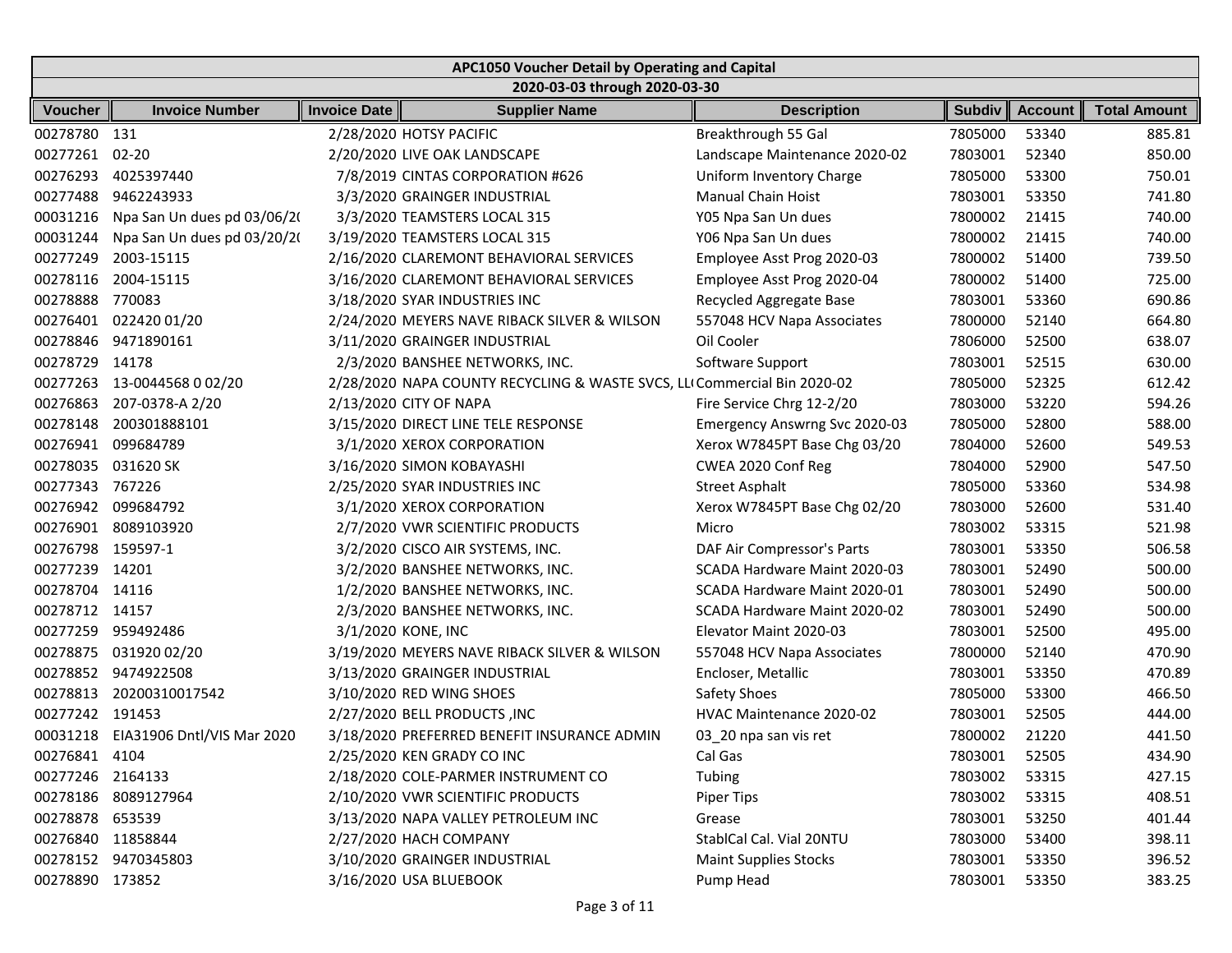|                   | APC1050 Voucher Detail by Operating and Capital |                     |                                                                           |                                |               |                |                     |  |  |  |
|-------------------|-------------------------------------------------|---------------------|---------------------------------------------------------------------------|--------------------------------|---------------|----------------|---------------------|--|--|--|
|                   |                                                 |                     | 2020-03-03 through 2020-03-30                                             |                                |               |                |                     |  |  |  |
| Voucher           | <b>Invoice Number</b>                           | <b>Invoice Date</b> | <b>Supplier Name</b>                                                      | <b>Description</b>             | <b>Subdiv</b> | <b>Account</b> | <b>Total Amount</b> |  |  |  |
| 00276693          | 0114                                            |                     | 3/3/2020 MMO CONSULTING                                                   | TO 4.02 NPDES Assist           | 7803000       | 52490          | 375.00              |  |  |  |
| 00276947          | 099684793                                       |                     | 3/1/2020 XEROX CORPORATION                                                | Xerox W7225P Base/Mtr 02/20    | 7805000       | 52600          | 365.43              |  |  |  |
| 00277326          | 9407641                                         |                     | 2/12/2020 RYAN HERCO PRODUCT CORP                                         | <b>Pharmed BPT Tubing</b>      | 7803000       | 53400          | 354.52              |  |  |  |
| 00278898          | 8089421161                                      |                     | 3/5/2020 VWR SCIENTIFIC PRODUCTS                                          | Sampling                       | 7803002       | 53315          | 351.11              |  |  |  |
| 00277240          | 3279                                            |                     | 1/21/2020 BAY POWER LLC                                                   | <b>Cogen Parts</b>             | 7803001       | 53350          | 349.10              |  |  |  |
| 00277244          | 379209                                          |                     | 2/10/2020 COLE SUPPLY COMPANY                                             | Janitorial Supplies            | 7803001       | 53330          | 347.77              |  |  |  |
| 00278843          | 9471538349                                      |                     | 3/11/2020 GRAINGER INDUSTRIAL                                             | <b>Tube Bender</b>             | 7803001       | 53400          | 347.57              |  |  |  |
| 00277253          | 466649                                          |                     | 2/29/2020 HUNT & SONS, INC                                                | Diesel 96.16                   | 7805000       | 53250          | 335.64              |  |  |  |
| 00278735          | 775728200315M                                   |                     | 3/15/2020 BAY ALARM COMPANY                                               | Bay Alarm Services 04-07/20    | 7800003       | 52335          | 334.65              |  |  |  |
| 00277243          | 191280                                          |                     | 2/21/2020 BELL PRODUCTS , INC                                             | Service Calls                  | 7803001       | 52505          | 334.22              |  |  |  |
| 00276918          | 01621482 2/20                                   |                     | 3/3/2020 WATER ENVIRONMENT FEDERATION                                     | WEF Membership Rnwl TH         | 7800001       | 53120          | 332.00              |  |  |  |
|                   | 00278911 17805248 2020                          |                     | 3/26/2020 WATER ENVIRONMENT FEDERATION                                    | WEF & Local Mmbrshp Rnwl ML    | 7804000       | 53120          | 332.00              |  |  |  |
| 00276803          | 5016187680                                      |                     | 3/4/2020 CINTAS FIRST AID AND SAFETY                                      | <b>First Aid Supplies</b>      | 7806000       | 53320          | 322.09              |  |  |  |
| 00031203          | P.Kiser #10907 pd 03/06/20                      |                     | 3/3/2020 STATE OF CALIF FRANCHISE TAX BOARD                               | Y05 wage garnishment           | 7800002       | 21405          | 300.00              |  |  |  |
| 00031238          | P.Kiser #10907 pd 03/20/20                      |                     | 3/19/2020 STATE OF CALIF FRANCHISE TAX BOARD                              | Y06 wage garnishment           | 7800002       | 21405          | 300.00              |  |  |  |
| 00031257          | P.Kiser #10907 pd 04/03/20                      |                     | 3/30/2020 STATE OF CALIF FRANCHISE TAX BOARD                              | Y07 wage garnishment           | 7800002       | 21405          | 300.00              |  |  |  |
| 00276696          | 23631523                                        |                     | 2/19/2020 EXPRESS PERSONNEL SERVICES                                      | Maint Intern                   | 7803001       | 52150          | 299.52              |  |  |  |
| 00276042          | 9443030714                                      |                     | 2/13/2020 GRAINGER INDUSTRIAL                                             | <b>Industrial Fan</b>          | 7806000       | 53400          | 297.82              |  |  |  |
| 00278742          | 2087628200315M                                  |                     | 3/15/2020 BAY ALARM COMPANY                                               | Bay Alarm Services 04-07/20    | 7800003       | 52335          | 297.22              |  |  |  |
| 00278122          | 40735 SC                                        |                     | 3/5/2020 CALIFORNIA WATER ENVIRONMENT ASSOCIA CWEA Mmbrshp & Cert Rnwl SC |                                | 7805000       | 53120          | 296.00              |  |  |  |
| 00278792 55342    |                                                 |                     | 3/4/2020 GENERAL EQUIPMENT MAINTENANCE LLC                                | Air Compressor, Misc Parts     | 7805000       | 52520          | 289.40              |  |  |  |
| 00278016          | 23683120                                        |                     | 3/3/2020 EXPRESS PERSONNEL SERVICES                                       | <b>Engineering Intern</b>      | 7804000       | 52150          | 280.80              |  |  |  |
| 00276427 21532    |                                                 |                     | 2/21/2020 NAPA VALLEY UNIFIED SCHOOL DISTRICT                             | <b>Transportation Service</b>  | 7800004       | 53600          | 278.00              |  |  |  |
| 00278044          | 55188                                           |                     | 1/16/2020 GENERAL EQUIPMENT MAINTENANCE LLC                               | Veh 529B Bit Inspection        | 7805000       | 52520          | 276.00              |  |  |  |
| 00278894          | 9850219218                                      |                     | 3/10/2020 VERIZON WIRELESS                                                | Verizon Service 2020-02        | 7805000       | 52800          | 273.84              |  |  |  |
| 00277495          | 9456618868                                      |                     | 2/26/2020 GRAINGER INDUSTRIAL                                             | Filter Bag, Felt               | 7803001       | 53350          | 273.71              |  |  |  |
| 00276818          | 51317                                           |                     | 2/26/2020 FASTENAL COMPANY                                                | <b>Rec Maint Supplies</b>      | 7806000       | 53350          | 268.75              |  |  |  |
| 00277346          | 768529                                          |                     | 3/5/2020 SYAR INDUSTRIES INC                                              | Napa Drain Rock                | 7805000       | 53360          | 268.07              |  |  |  |
| 00278061          | 24891304/20                                     |                     | 3/9/2020 KAISER PERMANENTE                                                | DMV & Pre-employment Physicals | 7800002       | 52220          | 265.00              |  |  |  |
|                   | 00276404 5016187605                             |                     | 2/20/2020 CINTAS FIRST AID AND SAFETY                                     | <b>Safety Supplies</b>         | 7803001       | 53320          | 258.79              |  |  |  |
| 00278174 232267-2 |                                                 |                     | 3/10/2020 THE PAINT WORKS                                                 | <b>Recycle Maint Supp</b>      | 7806000       | 53350          | 257.14              |  |  |  |
|                   | 00276052 035890949-1                            |                     | 2/19/2020 PACE SUPPLY CORP                                                | Pressure Regulator             | 7803001       | 53350          | 256.39              |  |  |  |
|                   | 00276293 4025397440                             |                     | 7/8/2019 CINTAS CORPORATION #626                                          | Uniform Inventory Charge       | 7803001       | 53300          | 253.85              |  |  |  |
|                   | 00277255 01844033 01/20                         |                     | 2/13/2020 THE HOME DEPOT                                                  | Multi Tool Head                | 7805000       | 53400          | 252.86              |  |  |  |
|                   | 00278864 C35144472                              |                     | 3/20/2020 MSC INDUSTRIAL SUPPLY CO                                        | Drip Leg Drain                 | 7803001       | 53350          | 251.97              |  |  |  |
| 00278790 55325    |                                                 |                     | 3/2/2020 GENERAL EQUIPMENT MAINTENANCE LLC                                | <b>Wiper Blades</b>            | 7805000       | 52520          | 251.88              |  |  |  |
| 00278875          | 031920 02/20                                    |                     | 3/19/2020 MEYERS NAVE RIBACK SILVER & WILSON                              | 557052 Labor & Emp             | 7800000       | 52140          | 249.30              |  |  |  |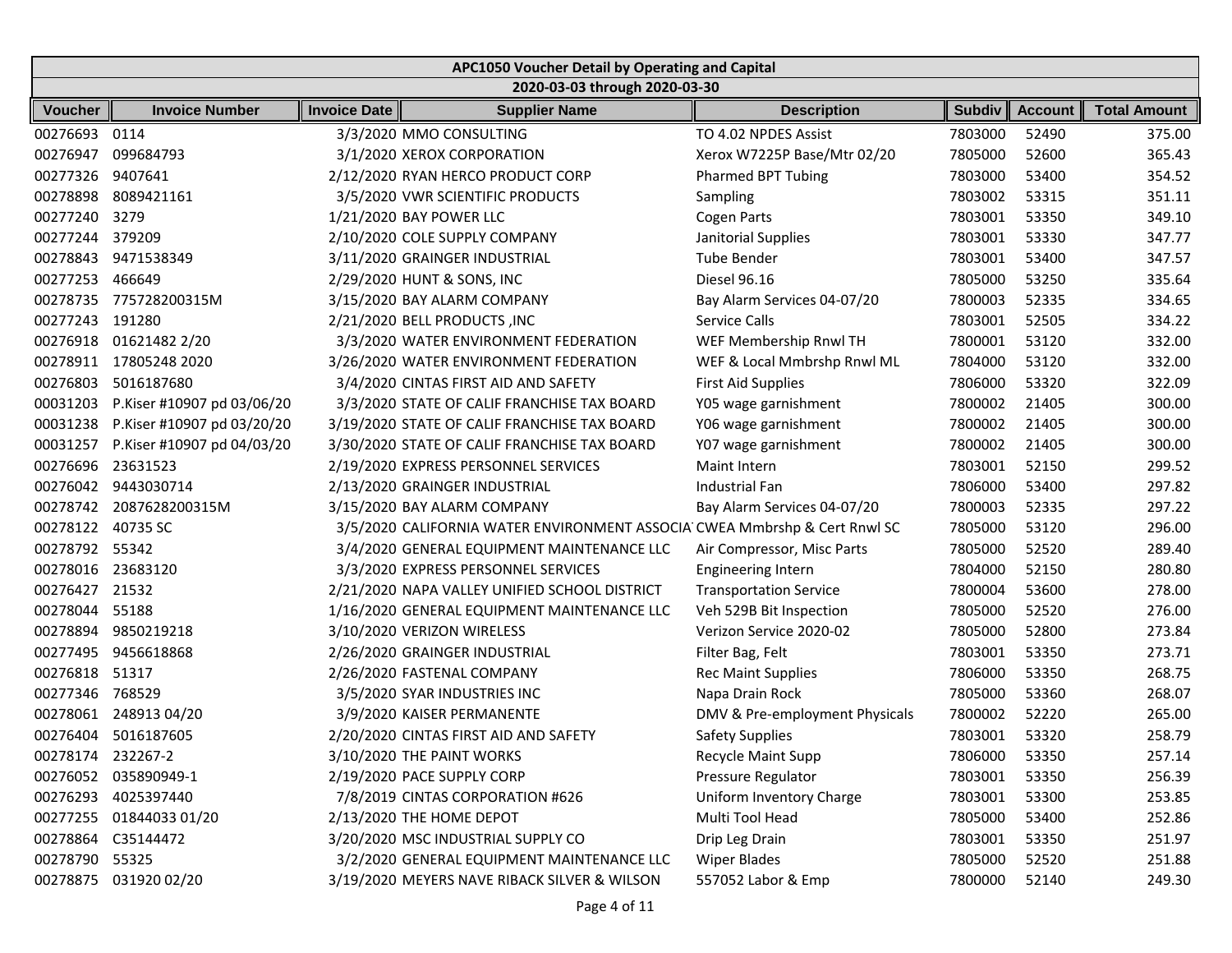|                    | APC1050 Voucher Detail by Operating and Capital |              |                                                                    |                               |               |                |                     |  |  |  |
|--------------------|-------------------------------------------------|--------------|--------------------------------------------------------------------|-------------------------------|---------------|----------------|---------------------|--|--|--|
|                    |                                                 |              | 2020-03-03 through 2020-03-30                                      |                               |               |                |                     |  |  |  |
| <b>Voucher</b>     | <b>Invoice Number</b>                           | Invoice Date | <b>Supplier Name</b>                                               | <b>Description</b>            | <b>Subdiv</b> | <b>Account</b> | <b>Total Amount</b> |  |  |  |
| 00278836           | CAAME51339                                      |              | 3/20/2020 FASTENAL COMPANY                                         | <b>Rec Maint Supplies</b>     | 7806000       | 53350          | 249.28              |  |  |  |
| 00278172           | 454313863001                                    |              | 3/9/2020 OFFICE DEPOT                                              | Brewer, Keurig                | 7800002       | 53100          | 248.84              |  |  |  |
| 00277504           | 652397                                          |              | 3/3/2020 NAPA VALLEY PETROLEUM INC                                 | Oil                           | 7806000       | 53250          | 248.50              |  |  |  |
| 00276637           | S104561557.001                                  |              | 2/1/2020 INDEPENDENT ELECTRIC SUPPLY                               | Electrical                    | 7803001       | 53350          | 244.40              |  |  |  |
| 00277449           | 12374                                           |              | 3/9/2020 AQUATOX, INC                                              | Bioassay                      | 7803002       | 53315          | 240.00              |  |  |  |
|                    | 00278844 9471435009                             |              | 3/11/2020 GRAINGER INDUSTRIAL                                      | Auto Drain Valve              | 7803001       | 53350          | 239.16              |  |  |  |
| 00277066 022520 JC |                                                 |              | 2/25/2020 JOSE COVARRUBIAS                                         | World Ag Expo Misc Exp        | 7806000       | 52900          | 238.00              |  |  |  |
| 00278848           | 9472810465                                      |              | 3/12/2020 GRAINGER INDUSTRIAL                                      | Fuse Pullers & etc            | 7803001       | 53400          | 230.89              |  |  |  |
| 00277252           | 23660477                                        |              | 2/26/2020 EXPRESS PERSONNEL SERVICES                               | Maint Intern                  | 7803001       | 52150          | 230.40              |  |  |  |
| 00278787           | 23705870                                        |              | 3/4/2020 EXPRESS PERSONNEL SERVICES                                | Temp Help                     | 7803001       | 52150          | 230.40              |  |  |  |
| 00277254 11845333  |                                                 |              | 2/19/2020 HACH COMPANY                                             | Chemicals                     | 7803002       | 53315          | 229.38              |  |  |  |
| 00277238 2284125   |                                                 |              | 2/21/2020 ARC DOCUMENT SOLUTIONS, LLC                              | HP DesignJet 2020-02          | 7804000       | 52500          | 228.94              |  |  |  |
| 00276413 2379      |                                                 |              | 2/21/2020 ELIMINATE EM PEST MANAGEMENT                             | Pest Control 2020-02          | 7803001       | 52505          | 225.00              |  |  |  |
| 00278040           | 2434                                            |              | 3/13/2020 ELIMINATE EM PEST MANAGEMENT                             | Pest Control 2020-03          | 7803001       | 52505          | 225.00              |  |  |  |
| 00276062 23598685  |                                                 |              | 2/12/2020 EXPRESS PERSONNEL SERVICES                               | <b>Engineering Intern</b>     | 7804000       | 52150          | 224.64              |  |  |  |
| 00278813           | 20200310017542                                  |              | 3/10/2020 RED WING SHOES                                           | Safety Shoes                  | 7803002       | 53300          | 219.80              |  |  |  |
| 00276891           | 8089222898                                      |              | 2/19/2020 VWR SCIENTIFIC PRODUCTS                                  | Chemicals                     | 7803002       | 53315          | 217.66              |  |  |  |
|                    | 00278838 9471890153                             |              | 3/11/2020 GRAINGER INDUSTRIAL                                      | <b>Heat Gun Kit Tools</b>     | 7803001       | 53400          | 214.43              |  |  |  |
| 00276070           | 9314443586                                      |              | 2/5/2020 GRAYBAR ELECTRIC CO                                       | LOTO Equip                    | 7803001       | 53320          | 212.38              |  |  |  |
| 00277344           | 768636                                          |              | 3/5/2020 SYAR INDUSTRIES INC                                       | Aggregate Base                | 7805000       | 53360          | 211.77              |  |  |  |
| 00278008           | 4801669744 01/20                                |              | 2/13/2020 PACIFIC GAS & ELECTRIC CO                                | <b>Electric 2020-01</b>       | 7806000       | 53205          | 211.60              |  |  |  |
|                    | 00276012 022820 NSD                             |              | 2/28/2020 DONELL MANNOR                                            | <b>Awards Banquet Prizes</b>  | 7800002       | 53635          | 209.90              |  |  |  |
| 00277241           | 191452                                          |              | 2/27/2020 BELL PRODUCTS , INC                                      | <b>Service Calls/Filters</b>  | 7803001       | 52505          | 208.63              |  |  |  |
| 00278797           | 55381                                           |              | 3/18/2020 GENERAL EQUIPMENT MAINTENANCE LLC                        | <b>BIT Inspection</b>         | 7805000       | 52520          | 207.00              |  |  |  |
| 00276293           | 4025397440                                      |              | 7/8/2019 CINTAS CORPORATION #626                                   | Uniform Inventory Charge      | 7803002       | 53300          | 206.55              |  |  |  |
| 00276695           | 23636174                                        |              | 2/19/2020 EXPRESS PERSONNEL SERVICES                               | <b>Engineering Intern</b>     | 7804000       | 52150          | 205.92              |  |  |  |
| 00276657           | 900256584                                       |              | 2/7/2020 SUEZ WTS SERVICES USA, INC.                               | DI Water                      | 7803002       | 52500          | 201.49              |  |  |  |
| 00277490           | 9459189735                                      |              | 2/28/2020 GRAINGER INDUSTRIAL                                      | <b>Fuses for Tesla GFI</b>    | 7803001       | 53350          | 201.48              |  |  |  |
| 00277481           | 4715656                                         |              | 3/10/2020 FISHER SCIENTIFIC CO LLC                                 | Chemicals                     | 7803002       | 53315          | 200.62              |  |  |  |
| 00277277 651565    |                                                 |              | 2/29/2020 NAPA VALLEY PETROLEUM INC                                | Diesel 61                     | 7806000       | 53250          | 198.45              |  |  |  |
|                    | 00278850 9472386177                             |              | 3/12/2020 GRAINGER INDUSTRIAL                                      | Safety Boots EH               | 7803001       | 53300          | 197.53              |  |  |  |
|                    | 00278875 031920 02/20                           |              | 3/19/2020 MEYERS NAVE RIBACK SILVER & WILSON                       | 557083 Hartle Court Prop      | 7800000       | 52140          | 196.80              |  |  |  |
| 00278860 478833    |                                                 |              | 3/15/2020 HUNT & SONS, INC                                         | Diesel 57.99                  | 7805000       | 53250          | 196.67              |  |  |  |
| 00277503 21581     |                                                 |              | 3/9/2020 NAPA VALLEY UNIFIED SCHOOL DISTRICT                       | <b>Transportation Service</b> | 7800004       | 53600          | 194.09              |  |  |  |
|                    | 00278915 0099566-1507-5                         |              | 3/16/2020 WASTE MANAGEMENT                                         | Asbestos non-friable          | 7805000       | 52325          | 192.23              |  |  |  |
| 00276631           | 30704I GS                                       |              | 3/4/2020 CALIFORNIA WATER ENVIRONMENT ASSOCIA CWEA Mmbrshp Rnwl GS |                               | 7803000       | 53120          | 192.00              |  |  |  |
| 00278119 33861 CS  |                                                 |              | 3/5/2020 CALIFORNIA WATER ENVIRONMENT ASSOCIA CWEA Mmbrshp Rnwl CS |                               | 7803000       | 53120          | 192.00              |  |  |  |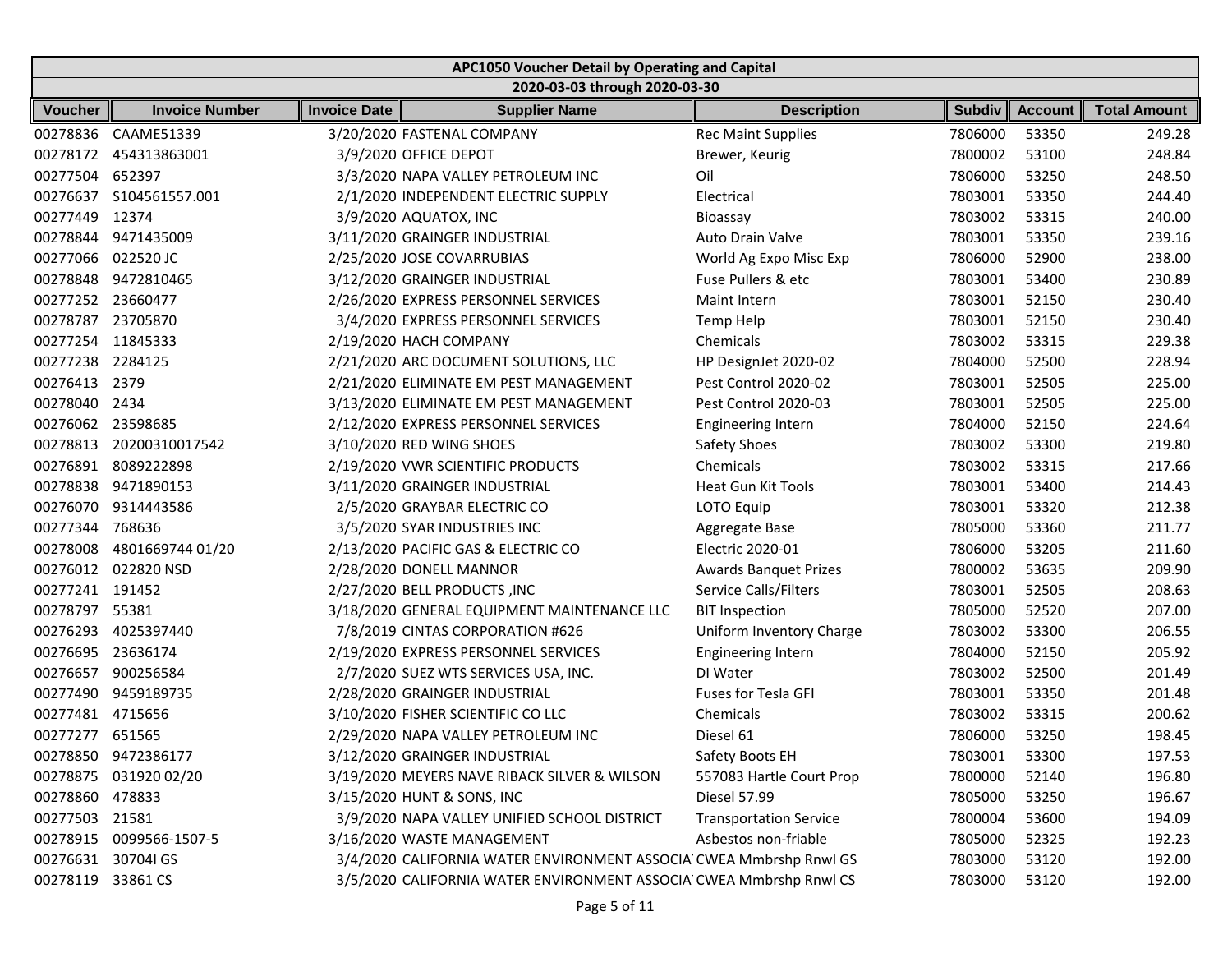|                   | APC1050 Voucher Detail by Operating and Capital |                     |                                                                      |                                 |               |                |                     |  |  |  |  |
|-------------------|-------------------------------------------------|---------------------|----------------------------------------------------------------------|---------------------------------|---------------|----------------|---------------------|--|--|--|--|
|                   |                                                 |                     | 2020-03-03 through 2020-03-30                                        |                                 |               |                |                     |  |  |  |  |
| <b>Voucher</b>    | <b>Invoice Number</b>                           | <b>Invoice Date</b> | <b>Supplier Name</b>                                                 | <b>Description</b>              | <b>Subdiv</b> | <b>Account</b> | <b>Total Amount</b> |  |  |  |  |
| 00278123          | 33578 JO                                        |                     | 3/17/2020 CALIFORNIA WATER ENVIRONMENT ASSOCIA CWEA Mmbrshp Rnwl JO  |                                 | 7805000       | 53120          | 192.00              |  |  |  |  |
| 00278124          | 28410 RL                                        |                     | 3/17/2020 CALIFORNIA WATER ENVIRONMENT ASSOCIA CWEA Mmbrshp Rnwl RL  |                                 | 7805000       | 53120          | 192.00              |  |  |  |  |
| 00278126          | 63478 VC                                        |                     | 3/17/2020 CALIFORNIA WATER ENVIRONMENT ASSOCIA CWEA Mmbrshp Rnwl VC  |                                 | 7805000       | 53120          | 192.00              |  |  |  |  |
| 00276528 26273 SC |                                                 |                     | 2/23/2020 CALIFORNIA WATER ENVIRONMENT ASSOCIA CWEA Mmbrshp Rnwl SC  |                                 | 7806000       | 53120          | 192.00              |  |  |  |  |
| 00278767          | <b>CWEA JC 03/20</b>                            |                     | 3/5/2020 CALIFORNIA WATER ENVIRONMENT ASSOCIA CWEA Rnwl JCovarrubias |                                 | 7806000       | 53120          | 192.00              |  |  |  |  |
| 00276293          | 4025397440                                      |                     | 7/8/2019 CINTAS CORPORATION #626                                     | Uniform Inventory Charge        | 7806000       | 53300          | 189.82              |  |  |  |  |
| 00276782          | 4077 555 5 02/20                                | 2/23/2020 AT&T      |                                                                      | ATT 255-5654 2020-02            | 7800002       | 52800          | 188.23              |  |  |  |  |
| 00278813          | 20200310017542                                  |                     | 3/10/2020 RED WING SHOES                                             | Safety Shoes                    | 7804000       | 53300          | 187.74              |  |  |  |  |
| 00276782          | 4077 555 5 02/20                                | 2/23/2020 AT&T      |                                                                      | ATT 259-1998 2020-02            | 7800002       | 52800          | 184.53              |  |  |  |  |
| 00276536          | 23571077                                        |                     | 2/5/2020 EXPRESS PERSONNEL SERVICES                                  | Maint Intern                    | 7803001       | 52150          | 184.32              |  |  |  |  |
| 00276494          | 441836470001                                    |                     | 2/12/2020 OFFICE DEPOT                                               | Mouse                           | 7804000       | 53100          | 183.15              |  |  |  |  |
| 00276497          | 441837679001                                    |                     | 2/12/2020 OFFICE DEPOT                                               | Ergonomic Keyboard              | 7804000       | 53100          | 182.79              |  |  |  |  |
| 00276782          | 4077 555 5 02/20                                | 2/23/2020 AT&T      |                                                                      | ATT 258-8027 2020-02            | 7800002       | 52800          | 181.54              |  |  |  |  |
| 00276911          | 8089125692                                      |                     | 2/10/2020 VWR SCIENTIFIC PRODUCTS                                    | Micro                           | 7803002       | 53315          | 180.76              |  |  |  |  |
|                   | 00276292 030420 DM                              |                     | 3/4/2020 DUSTY JOE MAYNARD                                           | Internet Reimb 01-03/20 DM      | 7803000       | 52800          | 180.00              |  |  |  |  |
| 00276806          | 030620 JP                                       |                     | 3/6/2020 JOHN PIRONDINI                                              | Internet Reimb 01-03/20 JP      | 7803000       | 52800          | 180.00              |  |  |  |  |
| 00277080          | 031020 DF                                       |                     | 3/10/2020 DANIEL W. FRITZ                                            | Internet Reimb 01-03/20 DF      | 7803000       | 52800          | 180.00              |  |  |  |  |
| 00277250          | 031020 GS                                       |                     | 3/10/2020 GABRIEL SNOOK                                              | Internet Reimb 01-03/20 GS      | 7803000       | 52800          | 180.00              |  |  |  |  |
| 00278855          | 9474645836                                      |                     | 3/13/2020 GRAINGER INDUSTRIAL                                        | Fuse                            | 7803001       | 53400          | 179.08              |  |  |  |  |
| 00278051          | 2020-6610                                       |                     | 3/3/2020 G3 ENGINEERING INC                                          | <b>Polymer Dilution Orifice</b> | 7803001       | 53350          | 177.61              |  |  |  |  |
| 00277277          | 651565                                          |                     | 2/29/2020 NAPA VALLEY PETROLEUM INC                                  | Diesel 53.6                     | 7803000       | 53250          | 173.25              |  |  |  |  |
| 00278917 23718320 |                                                 |                     | 3/11/2020 EXPRESS PERSONNEL SERVICES                                 | <b>Engineering Intern</b>       | 7804000       | 52150          | 168.48              |  |  |  |  |
| 00278127          | 91594                                           |                     | 3/18/2020 CROWN HILL STONE SUPPLY, LLC                               | Ready Mix Concrete              | 7805000       | 53360          | 165.94              |  |  |  |  |
| 00278783          | 91637                                           |                     | 3/19/2020 CROWN HILL STONE SUPPLY, LLC                               | Concrete                        | 7805000       | 53360          | 165.94              |  |  |  |  |
| 00277277          | 651565                                          |                     | 2/29/2020 NAPA VALLEY PETROLEUM INC                                  | Unleaded 53.4                   | 7806000       | 53250          | 162.93              |  |  |  |  |
| 00278157          | 9470472979                                      |                     | 3/10/2020 GRAINGER INDUSTRIAL                                        | <b>Cushioned Clamps</b>         | 7803001       | 53350          | 162.55              |  |  |  |  |
| 00276645          | S104561557.004                                  |                     | 2/12/2020 INDEPENDENT ELECTRIC SUPPLY                                | Electrical                      | 7803001       | 53350          | 161.73              |  |  |  |  |
| 00277277          | 651565                                          |                     | 2/29/2020 NAPA VALLEY PETROLEUM INC                                  | Unleaded 52.6                   | 7805000       | 53250          | 161.45              |  |  |  |  |
| 00277255          | 01844033 01/20                                  |                     | 2/13/2020 THE HOME DEPOT                                             | Tools                           | 7803001       | 53400          | 160.65              |  |  |  |  |
|                   | 00278055 54004-P5X9V4                           |                     | 3/4/2020 INTERNATIONAL PUBLIC MGMT ASSN                              | <b>IPMA-HR Annual Mmbrshp</b>   | 7800002       | 53120          | 156.00              |  |  |  |  |
| 00277245 382402   |                                                 |                     | 2/25/2020 COLE SUPPLY COMPANY                                        | Janitorial Supplies             | 7803001       | 53330          | 155.78              |  |  |  |  |
|                   | 00278640 032620 GS                              |                     | 3/26/2020 GABRIEL SNOOK                                              | SWRCB Ops Grade V Rnwl GSnook   | 7803000       | 53120          | 150.00              |  |  |  |  |
|                   | 00276640 S104561557.003                         |                     | 2/1/2020 INDEPENDENT ELECTRIC SUPPLY                                 | Electrical                      | 7803001       | 53350          | 149.38              |  |  |  |  |
|                   | 00278168 453056142001                           |                     | 3/5/2020 OFFICE DEPOT                                                | Detergent & etc                 | 7800002       | 53100          | 149.22              |  |  |  |  |
| 00277498 11867870 |                                                 |                     | 3/5/2020 HACH COMPANY                                                | Chemicals                       | 7803002       | 53315          | 146.80              |  |  |  |  |
|                   | 00278042 6387157178-002/20                      |                     | 3/6/2020 PACIFIC GAS & ELECTRIC CO                                   | Electric 2020-02                | 7806000       | 53205          | 145.55              |  |  |  |  |
| 00276385 650208   |                                                 |                     | 2/14/2020 NAPA VALLEY PETROLEUM INC                                  | Lubricants                      | 7806000       | 53250          | 144.17              |  |  |  |  |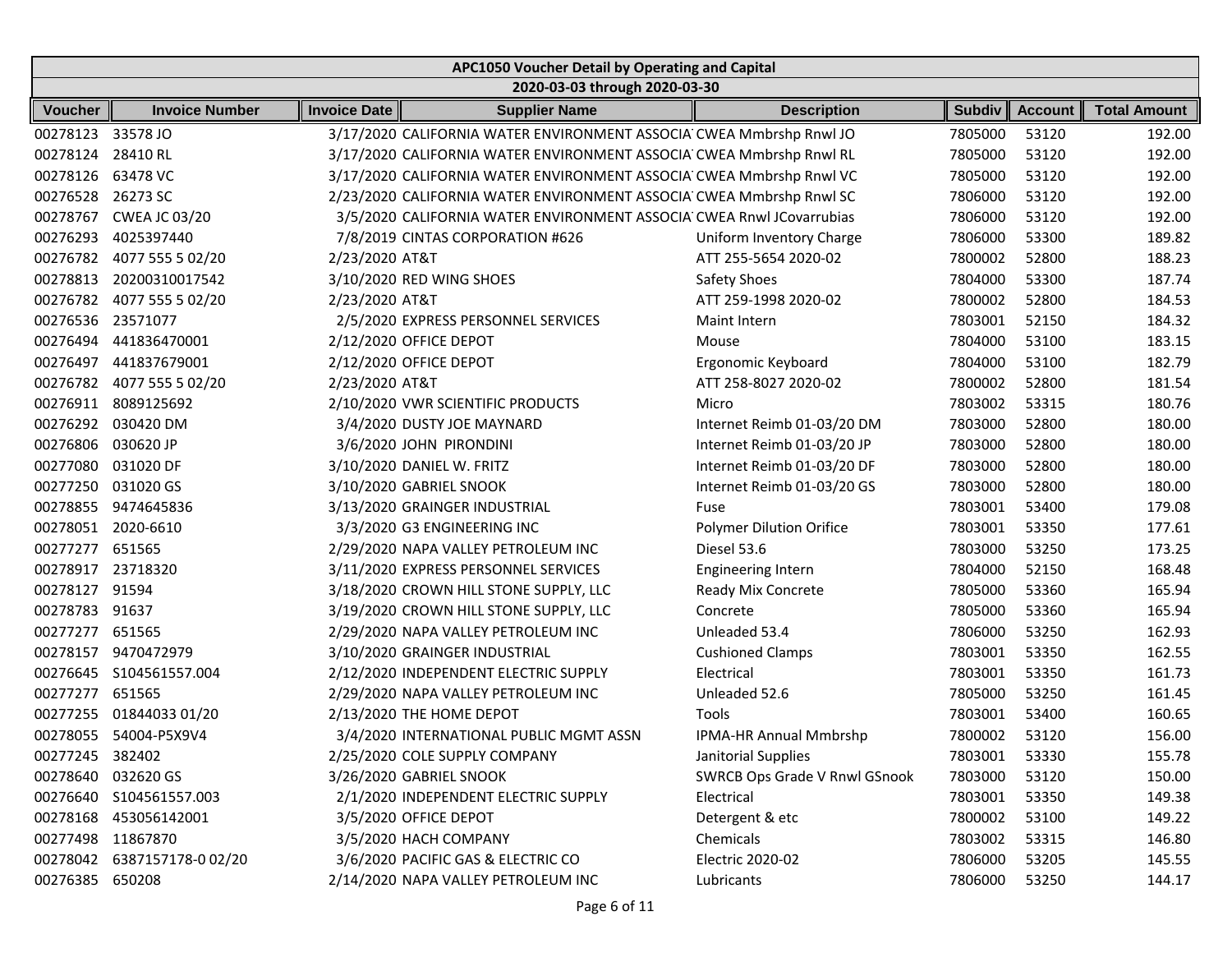|                    | APC1050 Voucher Detail by Operating and Capital |                     |                                              |                                |               |                |                     |  |  |  |
|--------------------|-------------------------------------------------|---------------------|----------------------------------------------|--------------------------------|---------------|----------------|---------------------|--|--|--|
|                    |                                                 |                     | 2020-03-03 through 2020-03-30                |                                |               |                |                     |  |  |  |
| Voucher            | <b>Invoice Number</b>                           | <b>Invoice Date</b> | <b>Supplier Name</b>                         | <b>Description</b>             | <b>Subdiv</b> | <b>Account</b> | <b>Total Amount</b> |  |  |  |
| 00277242 191453    |                                                 |                     | 2/27/2020 BELL PRODUCTS , INC                | Service Calls/Filters          | 7803001       | 52505          | 140.61              |  |  |  |
| 00277023           | 3800884714                                      |                     | 2/13/2020 UNIFIRST CORPORATION               | Uniforms 2020-02-13            | 7805000       | 53300          | 137.13              |  |  |  |
| 00277030           | 3800885677                                      |                     | 2/20/2020 UNIFIRST CORPORATION               | Uniforms 2020-02-20            | 7805000       | 53300          | 135.13              |  |  |  |
| 00277036           | 3800886620                                      |                     | 2/27/2020 UNIFIRST CORPORATION               | Uniforms 2020-02-27            | 7805000       | 53300          | 135.13              |  |  |  |
| 00277059           | 3800887580                                      |                     | 3/5/2020 UNIFIRST CORPORATION                | Uniforms 2020-03-05            | 7805000       | 53300          | 135.13              |  |  |  |
| 00278813           | 20200310017542                                  |                     | 3/10/2020 RED WING SHOES                     | Safety Shoes                   | 7803000       | 53300          | 133.26              |  |  |  |
| 00276542           | 6-935-17918                                     | 2/21/2020 FED EX    |                                              | Algae Codigestion              | 7803000       | 52310          | 132.38              |  |  |  |
| 00277268           | 133066                                          |                     | 2/26/2020 NAPA FORD LINCOLN MERCURY          | Veh 184 Prev Maint             | 7803001       | 52520          | 131.40              |  |  |  |
| 00276401           | 022420 01/20                                    |                     | 2/24/2020 MEYERS NAVE RIBACK SILVER & WILSON | 557082 Raja Development        | 7800000       | 52140          | 126.80              |  |  |  |
| 00276869           | 035910592                                       |                     | 2/21/2020 PACE SUPPLY CORP                   | Probe Soil                     | 7804000       | 53400          | 123.86              |  |  |  |
| 00276782           | 4077 555 5 02/20                                | 2/23/2020 AT&T      |                                              | ATT 265-0398 2020-02           | 7800002       | 52800          | 123.29              |  |  |  |
| 00277255           | 01844033 01/20                                  |                     | 2/13/2020 THE HOME DEPOT                     | Concrete Leveler               | 7803001       | 53350          | 122.68              |  |  |  |
| 00278012           | 4801669744 02/20                                |                     | 3/17/2020 PACIFIC GAS & ELECTRIC CO          | Electric 2020-02               | 7806000       | 53205          | 121.95              |  |  |  |
| 00276782           | 4077 555 5 02/20                                | 2/23/2020 AT&T      |                                              | ATT 254-9105 2020-02           | 7800002       | 52800          | 121.43              |  |  |  |
| 00276862           | 202-904-A 2/20                                  |                     | 2/13/2020 CITY OF NAPA                       | Water 12/13-2/13/20            | 7803000       | 53220          | 114.58              |  |  |  |
| 00276816           | 022820 AD                                       |                     | 2/28/2020 ANDREW DAMRON                      | UMC 2020 Conf Misc Exp AD      | 7804000       | 52900          | 113.38              |  |  |  |
| 00278069           | 0146710-IN                                      |                     | 3/5/2020 MUNICIPAL MAINTENANCE EQUIPMENT     | QD Female                      | 7805000       | 52520          | 109.36              |  |  |  |
| 00276533           | 37114008                                        |                     | 2/29/2020 DATCO SERVICES CORPORATION         | <b>Random Drug Testing</b>     | 7800002       | 52220          | 109.00              |  |  |  |
| 00278903           | 8089445309                                      |                     | 3/7/2020 VWR SCIENTIFIC PRODUCTS             | Chemicals                      | 7803002       | 53315          | 108.84              |  |  |  |
| 00277277           | 651565                                          |                     | 2/29/2020 NAPA VALLEY PETROLEUM INC          | Unleaded 35.1                  | 7804000       | 53250          | 107.76              |  |  |  |
| 00277277           | 651565                                          |                     | 2/29/2020 NAPA VALLEY PETROLEUM INC          | Unleaded 35.2                  | 7803000       | 53250          | 107.67              |  |  |  |
| 00277248           | 0129491                                         |                     | 2/29/2020 CULLIGAN/US FILTER                 | Water Cooler Rental 2020-03    | 7803000       | 52600          | 107.00              |  |  |  |
| 00276067           | 9314422602                                      |                     | 2/4/2020 GRAYBAR ELECTRIC CO                 | LOTO Equip                     | 7803001       | 53320          | 105.54              |  |  |  |
| 00278894           | 9850219218                                      |                     | 3/10/2020 VERIZON WIRELESS                   | Verizon Service 2020-02        | 7804000       | 52800          | 103.96              |  |  |  |
| 00276897           | 8089136281                                      |                     | 2/11/2020 VWR SCIENTIFIC PRODUCTS            | Micro                          | 7803002       | 53315          | 103.36              |  |  |  |
| 00277255           | 01844033 01/20                                  |                     | 2/13/2020 THE HOME DEPOT                     | Tools                          | 7803001       | 53400          | 99.98               |  |  |  |
| 00276293           | 4025397440                                      |                     | 7/8/2019 CINTAS CORPORATION #626             | Uniform Inventory Charge       | 7803000       | 53300          | 99.77               |  |  |  |
| 00276866           | 035938228                                       |                     | 3/3/2020 PACE SUPPLY CORP                    | Piping                         | 7803001       | 53350          | 99.03               |  |  |  |
| 00276663           | 3800883776                                      |                     | 2/6/2020 UNIFIRST CORPORATION                | Janitorial Supplies 2020-02-06 | 7803001       | 53330          | 97.87               |  |  |  |
|                    | 00276668 3800884718                             |                     | 2/13/2020 UNIFIRST CORPORATION               | Janitorial Supplies 2020-02-13 | 7803001       | 53330          | 97.87               |  |  |  |
|                    | 00278161 452229064001                           |                     | 3/4/2020 OFFICE DEPOT                        | <b>Water Bottles</b>           | 7800002       | 53100          | 97.68               |  |  |  |
|                    | 00276926 099684785                              |                     | 3/1/2020 XEROX CORPORATION                   | Xerox WC3655X Base/Mtr 02/20   | 7803002       | 52600          | 95.85               |  |  |  |
| 00277251 031020 JH |                                                 |                     | 3/10/2020 JORGE HERNANDEZ                    | Ariat Safety Boots JH          | 7805000       | 53300          | 95.05               |  |  |  |
|                    | 00277255 01844033 01/20                         |                     | 2/13/2020 THE HOME DEPOT                     | <b>Welded Bedding</b>          | 7806000       | 53350          | 92.84               |  |  |  |
| 00276670           | 3800885681                                      |                     | 2/20/2020 UNIFIRST CORPORATION               | Janitorial Supplies 2020-02-20 | 7803001       | 53330          | 92.62               |  |  |  |
| 00277248           | 0129491                                         |                     | 2/29/2020 CULLIGAN/US FILTER                 | Water Cooler Rental 2020-03    | 7800002       | 52600          | 88.00               |  |  |  |
|                    | 00278819 3556B12291                             |                     | 3/10/2020 XYLEM WATER SOLUTIONS USA, INC     | <b>Pump Parts</b>              | 7803001       | 53350          | 87.10               |  |  |  |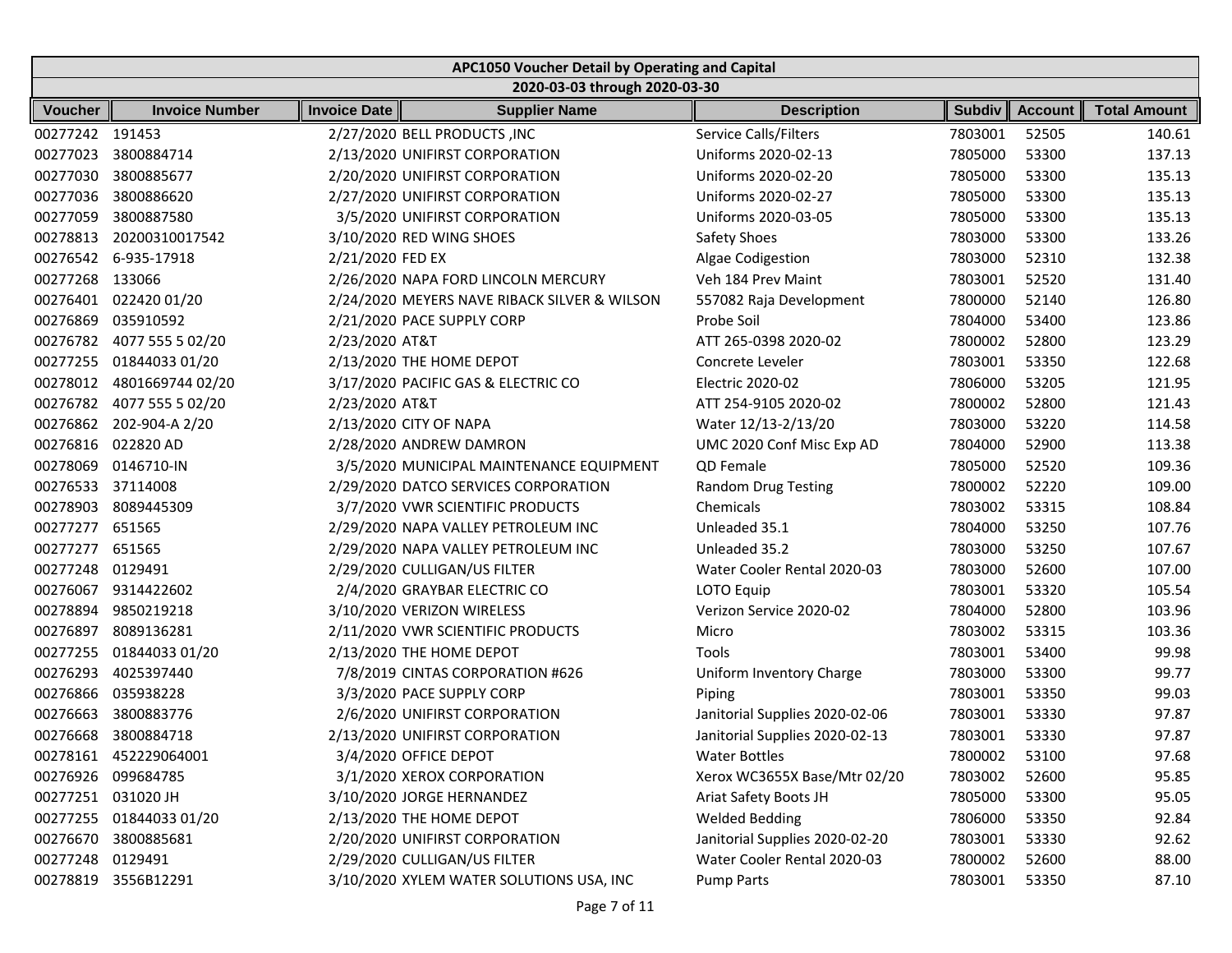|                  | APC1050 Voucher Detail by Operating and Capital |                        |                                             |                                  |               |                |                     |  |  |  |  |
|------------------|-------------------------------------------------|------------------------|---------------------------------------------|----------------------------------|---------------|----------------|---------------------|--|--|--|--|
|                  |                                                 |                        | 2020-03-03 through 2020-03-30               |                                  |               |                |                     |  |  |  |  |
| <b>Voucher</b>   | <b>Invoice Number</b>                           | Invoice Date           | <b>Supplier Name</b>                        | <b>Description</b>               | <b>Subdiv</b> | <b>Account</b> | <b>Total Amount</b> |  |  |  |  |
| 00278182 768565  |                                                 |                        | 3/5/2020 SYAR INDUSTRIES INC                | Dumped Broken Concrete           | 7805000       | 53360          | 86.00               |  |  |  |  |
| 00276605         | 40788                                           |                        | 2/24/2020 A & T TOWING                      | Veh 131 Towing Svc               | 7803000       | 52520          | 85.00               |  |  |  |  |
| 00278047         | 9912741                                         |                        | 3/12/2020 GENERAL EQUIPMENT MAINTENANCE LLC | Def Fluid                        | 7805000       | 53250          | 83.37               |  |  |  |  |
| 00278037         | 031320 CS                                       |                        | 3/16/2020 CHERYL P. SCHUH                   | CalGov HR Conf Misc Exp CS       | 7800002       | 52900          | 82.36               |  |  |  |  |
| 00278894         | 9850219218                                      |                        | 3/10/2020 VERIZON WIRELESS                  | <b>Replace Devices</b>           | 7800003       | 53410          | 81.84               |  |  |  |  |
| 00277255         | 01844033 01/20                                  |                        | 2/13/2020 THE HOME DEPOT                    | <b>Plastic Bonding System</b>    | 7805000       | 53400          | 80.94               |  |  |  |  |
| 00277247         | 0128771                                         |                        | 2/29/2020 CULLIGAN/US FILTER                | Drinking Water                   | 7800002       | 53100          | 80.90               |  |  |  |  |
| 00277253         | 466649                                          |                        | 2/29/2020 HUNT & SONS, INC                  | Unleaded 23.37                   | 7803001       | 53250          | 78.12               |  |  |  |  |
| 00276525         | 2955-5                                          |                        | 2/21/2020 SHERWIN WILLIAMS CO.              | Impact Seal Kit                  | 7806000       | 53400          | 77.57               |  |  |  |  |
| 00277500         | S104662206.001                                  |                        | 3/6/2020 INDEPENDENT ELECTRIC SUPPLY        | Electrical                       | 7803001       | 53350          | 76.47               |  |  |  |  |
| 00276956         | 3800886622                                      |                        | 2/27/2020 UNIFIRST CORPORATION              | Uniforms 2020-02-27              | 7803000       | 53300          | 73.05               |  |  |  |  |
| 00277502         | <b>NVCW 02/20</b>                               |                        | 2/29/2020 NAPA VALLEY CAR WASH              | Car Wash 2020-02                 | 7800003       | 52520          | 68.97               |  |  |  |  |
| 00278030         | 160126-1                                        |                        | 3/12/2020 CISCO AIR SYSTEMS, INC.           | <b>DAFT Air Compressor Parts</b> | 7803001       | 53350          | 68.01               |  |  |  |  |
| 00276962         | 3800887582                                      |                        | 3/5/2020 UNIFIRST CORPORATION               | Uniforms 2020-03-05              | 7803000       | 53300          | 67.87               |  |  |  |  |
| 00278816         | 179909                                          |                        | 3/11/2020 RAMOS OIL CO., INC.               | Used Oil Pickup                  | 7803001       | 52330          | 65.00               |  |  |  |  |
|                  | 00276074 S127113817.001                         |                        | 2/10/2020 REXEL USA, INC.                   | <b>Repl Lithium Battery</b>      | 7803001       | 53350          | 64.73               |  |  |  |  |
| 00278894         | 9850219218                                      |                        | 3/10/2020 VERIZON WIRELESS                  | Verizon Service 2020-02          | 7806000       | 52800          | 64.57               |  |  |  |  |
| 00278900         | 8089421160                                      |                        | 3/5/2020 VWR SCIENTIFIC PRODUCTS            | Chemicals                        | 7803002       | 53315          | 64.00               |  |  |  |  |
| 00276874         | 231841-2                                        |                        | 2/28/2020 THE PAINT WORKS                   | Paint, Yellow                    | 7803001       | 52505          | 63.51               |  |  |  |  |
| 00278160         | 449528473001                                    | 2/28/2020 OFFICE DEPOT |                                             | Hole Punch                       | 7800002       | 53100          | 63.01               |  |  |  |  |
| 00276389         | 00362327                                        |                        | 2/20/2020 DORINGER COLD SAWS, INC.          | Sawblade                         | 7803001       | 53400          | 62.25               |  |  |  |  |
| 00277255         | 01844033 01/20                                  |                        | 2/13/2020 THE HOME DEPOT                    | Turnbuckle Hook                  | 7806000       | 53350          | 59.63               |  |  |  |  |
| 00276386         | 382399                                          |                        | 2/25/2020 COLE SUPPLY COMPANY               | Janitorial Supplies              | 7800002       | 53330          | 59.25               |  |  |  |  |
| 00278860         | 478833                                          |                        | 3/15/2020 HUNT & SONS, INC                  | Unleaded 17.44                   | 7805000       | 53250          | 58.27               |  |  |  |  |
| 00277359         | 3800886619                                      |                        | 2/27/2020 UNIFIRST CORPORATION              | Uniforms 2020-02-27              | 7803001       | 53300          | 56.55               |  |  |  |  |
| 00277361         | 3800885676                                      |                        | 2/20/2020 UNIFIRST CORPORATION              | Uniforms 2020-02-20              | 7803001       | 53300          | 56.55               |  |  |  |  |
| 00277368         | 3800884713                                      |                        | 2/13/2020 UNIFIRST CORPORATION              | Uniforms 2020-02-13              | 7803001       | 53300          | 56.55               |  |  |  |  |
| 00277370         | 3800887579                                      |                        | 3/5/2020 UNIFIRST CORPORATION               | Uniforms 2020-03-05              | 7803001       | 53300          | 56.55               |  |  |  |  |
| 00276865         | CA38-790949                                     |                        | 2/7/2020 MOTION INDUSTRIES, INC             | O-Ring Set                       | 7805000       | 53350          | 53.98               |  |  |  |  |
| 00278897         | 8089519672                                      |                        | 3/13/2020 VWR SCIENTIFIC PRODUCTS           | <b>Bottle Holder</b>             | 7803002       | 53315          | 52.66               |  |  |  |  |
|                  | 00278170 454510600001                           |                        | 3/9/2020 OFFICE DEPOT                       | <b>Breakroom Supplies</b>        | 7800002       | 53100          | 52.11               |  |  |  |  |
| 00277337 9432120 |                                                 |                        | 2/28/2020 RYAN HERCO PRODUCT CORP           | <b>DAF Blending Parts</b>        | 7803001       | 53350          | 49.82               |  |  |  |  |
|                  | 00276482 443864088001                           |                        | 2/17/2020 OFFICE DEPOT                      | Calculator, Desktop              | 7803000       | 53100          | 49.42               |  |  |  |  |
|                  | 00278191 8089253991                             |                        | 2/20/2020 VWR SCIENTIFIC PRODUCTS           | Chemicals                        | 7803002       | 53315          | 48.10               |  |  |  |  |
| 00278894         | 9850219218                                      |                        | 3/10/2020 VERIZON WIRELESS                  | Verizon Service 2020-02          | 7803000       | 52800          | 45.78               |  |  |  |  |
|                  | 00277255 01844033 01/20                         |                        | 2/13/2020 THE HOME DEPOT                    | Cutter                           | 7803000       | 53400          | 45.20               |  |  |  |  |
| 00277248 0129491 |                                                 |                        | 2/29/2020 CULLIGAN/US FILTER                | Water Cooler Rental 2020-03      | 7805000       | 52600          | 44.00               |  |  |  |  |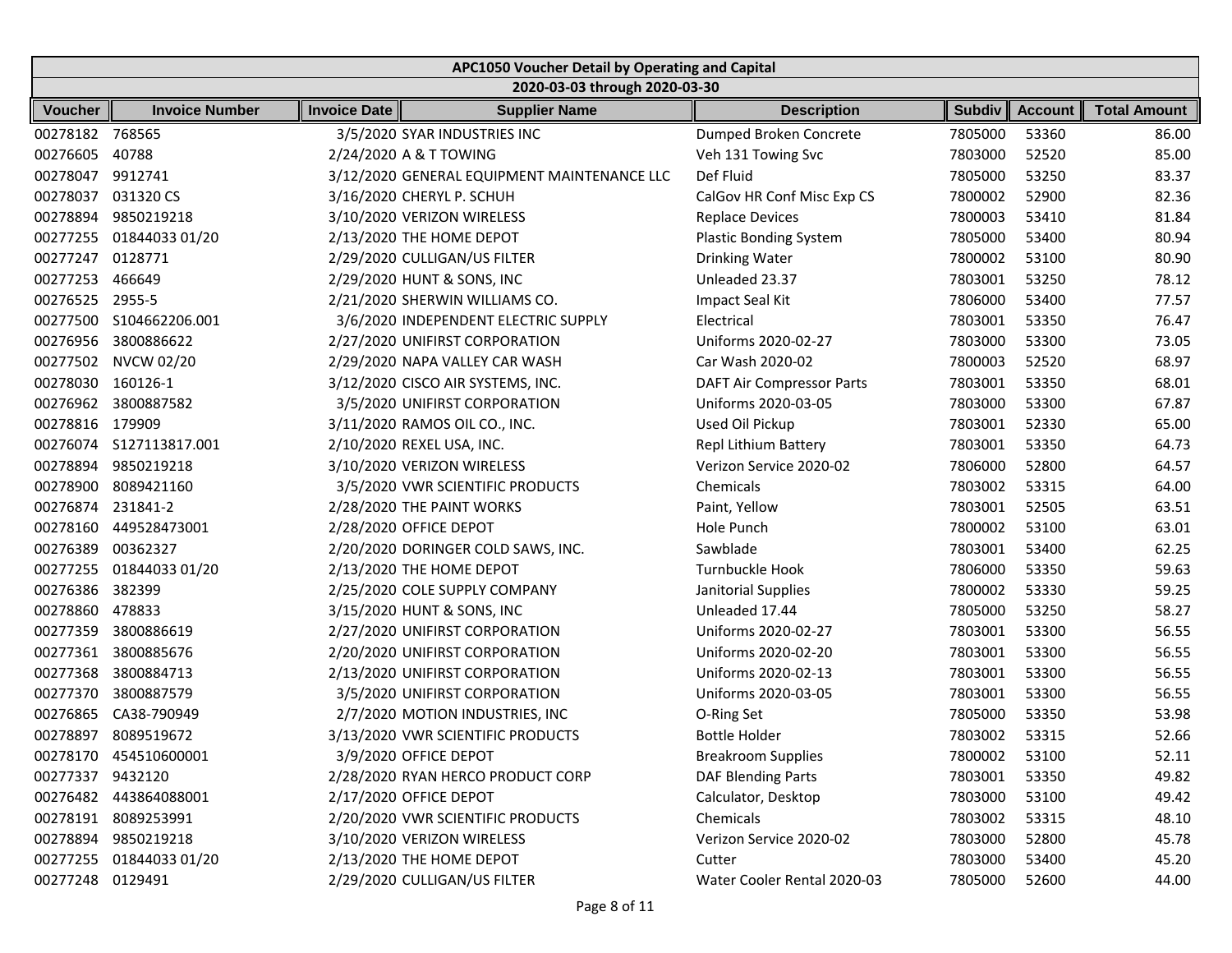|                | APC1050 Voucher Detail by Operating and Capital |                     |                                          |                                |               |                |                     |  |  |  |
|----------------|-------------------------------------------------|---------------------|------------------------------------------|--------------------------------|---------------|----------------|---------------------|--|--|--|
|                |                                                 |                     | 2020-03-03 through 2020-03-30            |                                |               |                |                     |  |  |  |
| <b>Voucher</b> | <b>Invoice Number</b>                           | <b>Invoice Date</b> | <b>Supplier Name</b>                     | <b>Description</b>             | <b>Subdiv</b> | <b>Account</b> | <b>Total Amount</b> |  |  |  |
| 00278894       | 9850219218                                      |                     | 3/10/2020 VERIZON WIRELESS               | Data Service                   | 7805000       | 52800          | 43.01               |  |  |  |
| 00278842       | 9471890146                                      |                     | 3/11/2020 GRAINGER INDUSTRIAL            | Hose Adapter                   | 7806000       | 53350          | 40.35               |  |  |  |
| 00278886       | 9434173                                         |                     | 3/13/2020 RYAN HERCO PRODUCT CORP        | PVC TB Assembly Nut            | 7803001       | 53350          | 39.90               |  |  |  |
| 00278882       | 035928424-1                                     |                     | 3/12/2020 PACE SUPPLY CORP               | <b>PVC</b>                     | 7803000       | 53400          | 39.83               |  |  |  |
| 00278860       | 478833                                          |                     | 3/15/2020 HUNT & SONS, INC               | Unleaded 11.48                 | 7803000       | 53250          | 38.72               |  |  |  |
| 00276845       | 202-5542-B 2/20                                 |                     | 2/13/2020 CITY OF NAPA                   | Water 12/13-2/13/20            | 7803000       | 53220          | 38.16               |  |  |  |
| 00031214       | Npa San Hithqst pd 03/06/20                     |                     | 3/3/2020 HEALTHQUEST FITNESS             | Y05 Npa San Hithqst            | 7800002       | 21410          | 38.00               |  |  |  |
| 00031243       | Hithqst pd 03/20/20                             |                     | 3/19/2020 HEALTHQUEST FITNESS            | Y06 Npa San Hlthqst            | 7800002       | 21410          | 38.00               |  |  |  |
| 00276795       | 1305877                                         |                     | 3/4/2020 BERT WILLIAMS & SONS INC.       | Fluid Transfer & Brake Bleeder | 7806000       | 53350          | 37.15               |  |  |  |
| 00276839       | 9455638719                                      |                     | 2/25/2020 GRAINGER INDUSTRIAL            | <b>Reducing Coupling</b>       | 7803001       | 53350          | 36.81               |  |  |  |
| 00278817       | 900288217                                       |                     | 3/2/2020 SUEZ WTS SERVICES USA, INC.     | <b>DI H2O</b>                  | 7803002       | 52600          | 36.37               |  |  |  |
| 00278114       | 1125144                                         |                     | 3/18/2020 ALLIED PROPANE SERVICE INC     | <b>Commercial Propane</b>      | 7803000       | 53250          | 33.22               |  |  |  |
| 00031211       | Npa San Synergy pd 03/06/20                     |                     | 3/3/2020 ACTIVE WELLNESS LLC             | Y05 Npa San Synergy            | 7800002       | 21410          | 33.00               |  |  |  |
| 00031242       | Synergy pd 03/20/20                             |                     | 3/19/2020 ACTIVE WELLNESS LLC            | Y06 Npa San Synergy            | 7800002       | 21410          | 33.00               |  |  |  |
| 00276837       | 9449331611                                      |                     | 2/19/2020 GRAINGER INDUSTRIAL            | Flange, Class 150              | 7803001       | 53400          | 32.46               |  |  |  |
| 00276680       | 3800884715                                      |                     | 2/13/2020 UNIFIRST CORPORATION           | Uniforms 2020-02-13            | 7803002       | 53300          | 30.61               |  |  |  |
| 00276681       | 3800885678                                      |                     | 2/20/2020 UNIFIRST CORPORATION           | Uniforms 2020-02-20            | 7803002       | 53300          | 30.61               |  |  |  |
| 00276990       | 3800886621                                      |                     | 2/27/2020 UNIFIRST CORPORATION           | Uniforms 2020-02-27            | 7803002       | 53300          | 30.61               |  |  |  |
| 00276996       | 3800887581                                      |                     | 3/5/2020 UNIFIRST CORPORATION            | Uniforms 2020-03-05            | 7803002       | 53300          | 30.61               |  |  |  |
| 00278164       | 451599970001                                    |                     | 3/3/2020 OFFICE DEPOT                    | USB 4GB                        | 7800002       | 53100          | 30.16               |  |  |  |
| 00276864       | 9031996                                         | 2/29/2020 ON TRAC   |                                          | Overnight Shipping             | 7800002       | 53110          | 30.12               |  |  |  |
| 00277492       | 9460111231                                      |                     | 2/28/2020 GRAINGER INDUSTRIAL            | Angle Stock                    | 7803001       | 53350          | 29.32               |  |  |  |
| 00278820       | 288522/1                                        |                     | 3/10/2020 ZELLER'S & CLARKS ACE HARDWARE | <b>Nitrile Gloves</b>          | 7804000       | 53320          | 29.08               |  |  |  |
| 00278804       | 187132                                          |                     | 3/18/2020 NAPA TIRE INC                  | Vehic 163B Tire Rpr            | 7803000       | 52520          | 28.00               |  |  |  |
| 00277023       | 3800884714                                      |                     | 2/13/2020 UNIFIRST CORPORATION           | Janitorial Supplies 2020-02-13 | 7805000       | 53330          | 26.93               |  |  |  |
| 00277030       | 3800885677                                      |                     | 2/20/2020 UNIFIRST CORPORATION           | Janitorial Supplies 2020-02-20 | 7805000       | 53330          | 26.93               |  |  |  |
| 00277036       | 3800886620                                      |                     | 2/27/2020 UNIFIRST CORPORATION           | Janitorial Supplies 2020-02-27 | 7805000       | 53330          | 26.93               |  |  |  |
| 00277059       | 3800887580                                      |                     | 3/5/2020 UNIFIRST CORPORATION            | Janitorial Supplies 2020-03-05 | 7805000       | 53330          | 26.93               |  |  |  |
| 00278189       | 8089363487                                      |                     | 3/2/2020 VWR SCIENTIFIC PRODUCTS         | <b>Bottle Holder</b>           | 7803002       | 53315          | 25.61               |  |  |  |
| 00277010       | 380885686                                       |                     | 2/20/2020 UNIFIRST CORPORATION           | Janitorial Supplies 2020-02-20 | 7800002       | 53330          | 25.05               |  |  |  |
|                | 00277012 3800886629                             |                     | 2/27/2020 UNIFIRST CORPORATION           | Janitorial Supplies 2020-02-27 | 7800002       | 53330          | 25.05               |  |  |  |
| 00276824 51389 |                                                 |                     | 3/3/2020 FASTENAL COMPANY                | Lock Nut & Screw               | 7806000       | 53350          | 24.77               |  |  |  |
|                | 00276676 3800884717                             |                     | 2/13/2020 UNIFIRST CORPORATION           | Uniforms 2020-02-13            | 7806000       | 53300          | 24.68               |  |  |  |
| 00276679       | 3800885680                                      |                     | 2/20/2020 UNIFIRST CORPORATION           | Uniforms 2020-02-20            | 7806000       | 53300          | 24.68               |  |  |  |
|                | 00277001 3800886623                             |                     | 2/27/2020 UNIFIRST CORPORATION           | Uniforms 2020-02-27            | 7806000       | 53300          | 24.68               |  |  |  |
| 00277007       | 3800887583                                      |                     | 3/5/2020 UNIFIRST CORPORATION            | Uniforms 2020-03-05            | 7806000       | 53300          | 24.68               |  |  |  |
| 00278165       | 451599422001                                    |                     | 3/3/2020 OFFICE DEPOT                    | Paper, Pastel                  | 7800002       | 53100          | 24.66               |  |  |  |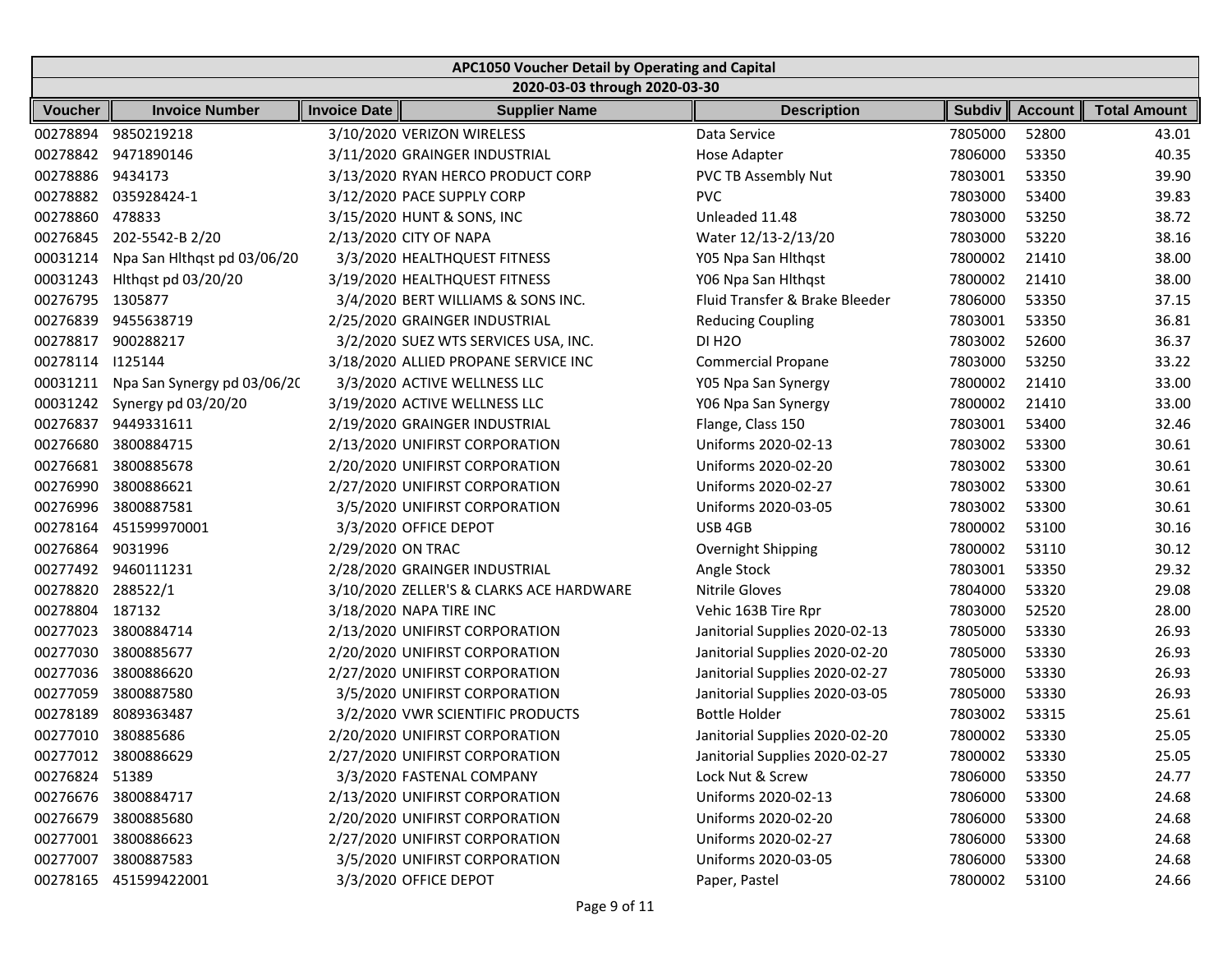|                   | APC1050 Voucher Detail by Operating and Capital |                       |                                         |  |                                     |               |                       |                     |  |  |
|-------------------|-------------------------------------------------|-----------------------|-----------------------------------------|--|-------------------------------------|---------------|-----------------------|---------------------|--|--|
|                   |                                                 |                       | 2020-03-03 through 2020-03-30           |  |                                     |               |                       |                     |  |  |
| <b>Voucher</b>    | <b>Invoice Number</b>                           | <b>Invoice Date</b>   | <b>Supplier Name</b>                    |  | <b>Description</b>                  | <b>Subdiv</b> | <b>Account</b>        | <b>Total Amount</b> |  |  |
| 00277018          | 3800887589                                      |                       | 3/5/2020 UNIFIRST CORPORATION           |  | Janitorial Supplies 2020-03-05      | 7800002       | 53330                 | 24.45               |  |  |
| 00276956          | 3800886622                                      |                       | 2/27/2020 UNIFIRST CORPORATION          |  | Damage Shirt                        | 7803000       | 53300                 | 23.45               |  |  |
| 00276868          | 035928424                                       |                       | 2/27/2020 PACE SUPPLY CORP              |  | <b>PVC</b>                          | 7803000       | 53350                 | 23.15               |  |  |
| 00276012          | 022820 NSD                                      |                       | 2/28/2020 DONELL MANNOR                 |  | BayCAN Mtg Prkng/BART               | 7804000       | 52905                 | 23.00               |  |  |
| 00278894          | 9850219218                                      |                       | 3/10/2020 VERIZON WIRELESS              |  | Verizon Service 2020-02             | 7803001       | 52800                 | 22.63               |  |  |
| 00276768          | 002317-000 02/20                                |                       | 2/7/2020 CITY OF AMERICAN CANYON        |  | Water 2020-02                       | 7806000       | 53220                 | 17.84               |  |  |
| 00276843          | 13708                                           |                       | 3/4/2020 LITTLE JOE JANITORIAL SUPPLIES |  | Crisp Linen                         | 7806000       | 53330                 | 17.22               |  |  |
| 00277501          | 0081591-IN                                      |                       | 3/6/2020 NAPA GLOVE AND SAFETY, INC     |  | Gloves, XL                          | 7803000       | 53320                 | 16.97               |  |  |
| 00276822          | 51401                                           |                       | 3/4/2020 FASTENAL COMPANY               |  | Hex Nut & Washer                    | 7806000       | 53350                 | 15.09               |  |  |
| 00278184          | 8089321336                                      |                       | 2/26/2020 VWR SCIENTIFIC PRODUCTS       |  | <b>Bottle Holders</b>               | 7803002       | 53315                 | 13.82               |  |  |
| 00277255          | 01844033 01/20                                  |                       | 2/13/2020 THE HOME DEPOT                |  | Poly Pump                           | 7803001       | 53350                 | 13.71               |  |  |
| 00278176          | CA38-791524                                     |                       | 3/6/2020 MOTION INDUSTRIES, INC         |  | Adapter                             | 7806000       | 52500                 | 12.49               |  |  |
| 00276738          | 002276-000 02/20                                |                       | 2/7/2020 CITY OF AMERICAN CANYON        |  | Water 2020-02                       | 7806000       | 53220                 | 10.67               |  |  |
| 00277255          | 01844033 01/20                                  |                       | 2/13/2020 THE HOME DEPOT                |  | Spring Link                         | 7805000       | 53350                 | 10.56               |  |  |
| 00276012          | 022820 NSD                                      |                       | 2/28/2020 DONELL MANNOR                 |  | <b>Board Mtg Refreshments</b>       | 7800000       | 53650                 | 10.15               |  |  |
| 00276782          | 4077 555 5 02/20                                | 2/23/2020 AT&T        |                                         |  | Smry Blng Acct Svcs 9607554077      | 7800002       | 52800                 | 10.06               |  |  |
| 00276777          | 860126066 02/20                                 | 2/22/2020 AT&T        |                                         |  | ATT Long Distance 2020-02           | 7800002       | 52800                 | 9.51                |  |  |
| 00276048          | 035890949                                       |                       | 2/11/2020 PACE SUPPLY CORP              |  | Pressure Gauge                      | 7803001       | 53350                 | 8.23                |  |  |
| 00277253          | 466649                                          |                       | 2/29/2020 HUNT & SONS, INC              |  | Compliance Fee                      | 7800003       | 53250                 | 8.00                |  |  |
| 00278860          | 478833                                          |                       | 3/15/2020 HUNT & SONS, INC              |  | Compliance Fee                      | 7800003       | 53250                 | 8.00                |  |  |
| 00278879          | 035961715                                       |                       | 3/12/2020 PACE SUPPLY CORP              |  | Piping                              | 7803001       | 53350                 | 6.80                |  |  |
| 00276012          | 022820 NSD                                      |                       | 2/28/2020 DONELL MANNOR                 |  | <b>Interview Panel Refreshments</b> | 7800002       | 53650                 | 5.66                |  |  |
| 00276650          | 71987                                           |                       | 3/2/2020 NAPA FORD LINCOLN MERCURY      |  | Veh 186 Blinker Bulb                | 7805000       | 52520                 | 3.05                |  |  |
| 00278894          | 9850219218                                      |                       | 3/10/2020 VERIZON WIRELESS              |  | Verizon Service 2020-02             | 7803002       | 52800                 | 0.64                |  |  |
| 00278894          | 9850219218                                      |                       | 3/10/2020 VERIZON WIRELESS              |  | Verizon Service 2020-02             | 7800002       | 52800                 | 0.32                |  |  |
| 00278894          | 9850219218                                      |                       | 3/10/2020 VERIZON WIRELESS              |  | Verizon Service 2020-02             | 7800001       | 52800                 | 0.16                |  |  |
| 00278894          | 9850219218                                      |                       | 3/10/2020 VERIZON WIRELESS              |  | Verizon Service 2020-02             | 7800003       | 52800                 | 0.16                |  |  |
| 00278894          | 9850219218                                      |                       | 3/10/2020 VERIZON WIRELESS              |  | Verizon Service 2020-02             | 7800004       | 52800                 | 0.16                |  |  |
|                   |                                                 |                       |                                         |  |                                     |               | Operating Subtotal \$ | 457,703.78          |  |  |
| 00277497          | Pay App #009                                    | 3/13/2020 CRATUS INC. |                                         |  | 18706 Construction                  | 7810000       | 55500                 | 363,310.00          |  |  |
| 00276018 20347-01 |                                                 |                       | 2/14/2020 ATLAS PEAK CONSTRUCTION       |  | 20724 Emergency Riverpark Rpr       | 7810000       | 55500                 | 40,430.51           |  |  |
| 00275990 136159   |                                                 | 2/25/2020 G.H.D. INC. |                                         |  | 19727 Prof Eng Svcs Ph 2            | 7810000       | 55500                 | 37,510.00           |  |  |
| 00278079          | 173503                                          |                       | 2/28/2020 WOODARD & CURRAN INC.         |  | 19701 Prof Design Svcs              | 7810000       | 55500                 | 13,160.05           |  |  |
| 00278905 174196   |                                                 |                       | 3/17/2020 WOODARD & CURRAN INC.         |  | 19701 Prof Design Svcs              | 7810000       | 55500                 | 10,634.50           |  |  |
|                   | 00275984 11364459                               |                       | 2/20/2020 BROWN AND CALDWELL            |  | 19701 B/C Review                    | 7810000       | 55500                 | 10,199.82           |  |  |
| 00277282 239519   |                                                 |                       | 3/2/2020 PERMA-LINER INDUSTRIES INC.    |  | 13701 Sewer Rehab Supplies          | 7810000       | 55500                 | 9,286.29            |  |  |
| 00277074 234968   |                                                 |                       | 1/14/2020 TIMMONS GROUP, INC.           |  | 18702 CMMS Implementation           | 7810000       | 55400                 | 5,117.50            |  |  |